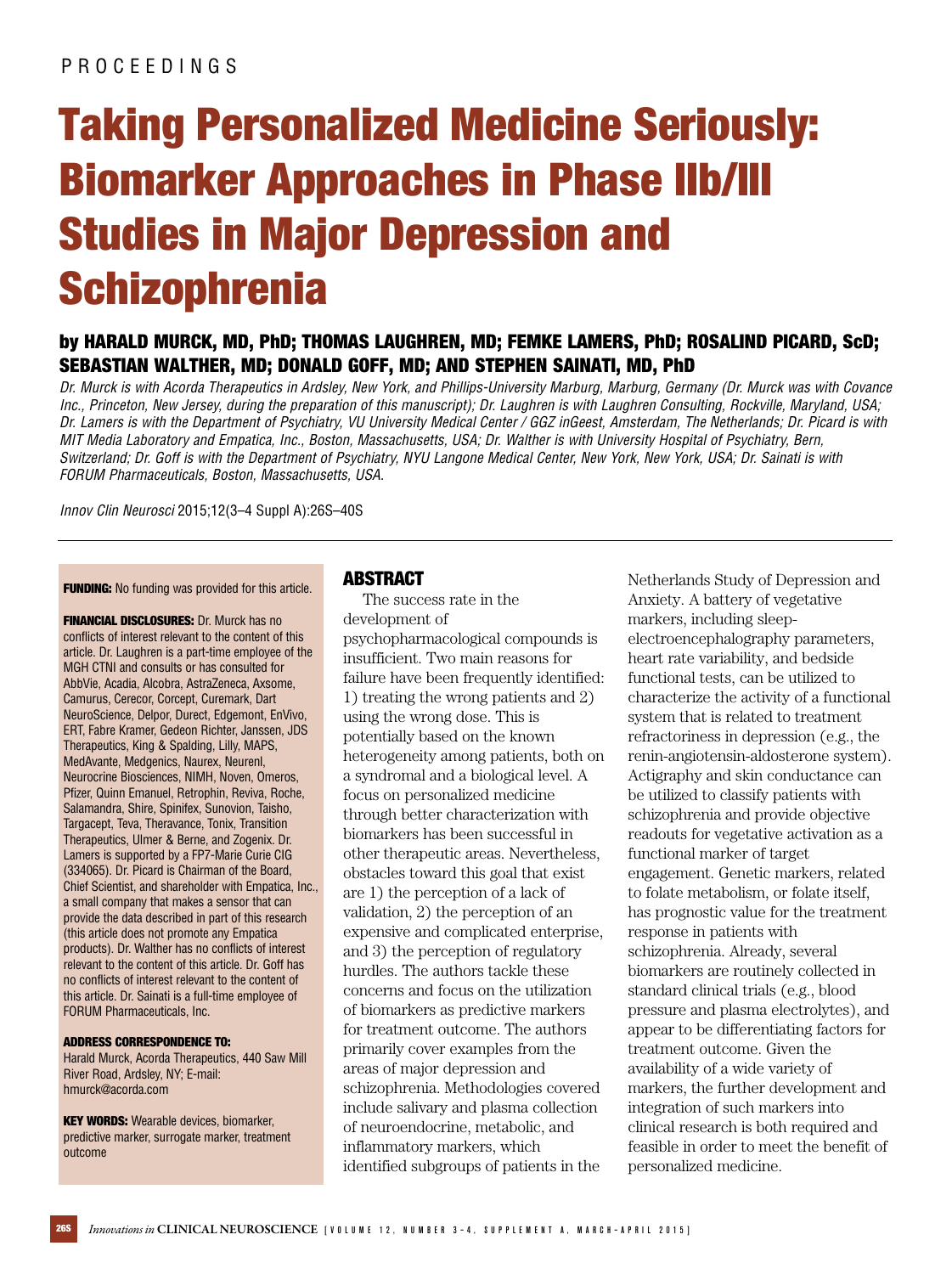This article is based on proceedings from the "Taking Personalized Medicine Seriously—Biomarker Approaches in Phase IIb/III Studies in Major Depression and Schizophrenia" session, which was held during the 10th Annual Scientific Meeting of the International Society for Clinical Trials Meeting (ISCTM) in Washington, DC, February 18 to 20, 2014.

## INTRODUCTION

In 2005, it was well recognized that drug candidates fail in development for one of four major reasons: 1) the compound is given to the wrong subjects; 2) the compound is given at the wrong dose or schedule; 3) the favorable effects of the compound are not detected; or 4) the compound has a significant effect in animal models in laboratory species, but not in humans.<sup>1</sup>

Almost a decade later, the same issues of patient selection and target engagement were dominant themes in a review of the failures in drug development at Astra Zeneca between  $2005$  and  $2010.<sup>2</sup>$  One area, which received considerable interest in the meantime for the solution of these problems, is the exploration of individualized medicine by utilizing biomarkers.

There is, however, the perception that there are principal obstacles to the development and use of biomarkers. The lack of a generally accepted biological theory of psychiatric diseases (i.e., a clear understanding of the connection between biological changes and disturbed behavior and perception) is a fundamental problem. There is the notion of a principal gap between biological and psychological phenomena. A recent survey in practicing psychiatrists in the United States<sup>3</sup> found a clear indication for the persistence of brain-mind dualism in psychiatric reasoning. Biomarker assessments may help to bridge this gap. More practical concerns come from the notion that biomarkers are in principal difficult to assess and expensive. Furthermore, there is a lack of clarity about regulatory implications of the use of biomarkers. We will see

that these concerns may arise from a lack of clarity about different types of biomarkers and their differing practical value, in particular predictive biomarker versus surrogate marker  $(Table 1).<sup>5-8</sup>$ 

Here, the development of technologies and methodologies in personalized medicine (biomarkers) focusing on improving patient selection and detecting target engagement to enhance the success rate of later stage clinical trials and to deliver significantly improved clinical outcomes from new medications are considered.

This article is based on proceedings from the "Taking Personalized Medicine Seriously—Biomarker Approaches in Phase IIb/III Studies in Major Depression and Schizophrenia" session, which was held during the 10th Annual Scientific Meeting of the International Society for Clinical Trials Meeting (ISCTM) in Washington, DC, February 18 to 20, 2014.

## REGULATORY ISSUES: THE USE OF BIOMARKERS IN PHASE IIB/III STUDIES IN DEPRESSION AND SCHIZOPHRENIA (T. Laughren)

The fundamental problem facing psychiatric drug development is that the clinical targets are imprecise. There remains a profound lack of understanding of the underlying neurobiology of psychiatric disorders. This is hardly surprising given the complexity of the human brain, and the fact that we understand little about its normal functions, let alone malfunctions. The long-awaited *Diagnostic and Statistical Manual of Mental Disorders, Fifth Edition* (*DSM 5*) was released in May of 2013 with considerable controversy. For all the fanfare and anticipation, *DSM 5* serves no better than the previous editions to define psychiatric pathophysiology in a manner that can inform development of treatment interventions. It could be said that, ironically, even though many clinicians and investigators may not find the *DSM 5* optimal, the entire field remains heavily reliant on it. Currently the major challenge facing the field is

finding better, more biologically based approaches to carving up the psychiatric illness space (i.e., moving beyond *DSM*). This will require quantum leaps in our fundamental understanding of human brain neurophysiology and pathophysiology: a true challenge for 21st century neuroscientists.<sup>9</sup>

Beyond *DSM* for psychiatric drug development, there has been increasing interest in targeting phenomenological domains, albeit without neurobiological understanding, within accepted DSM diagnostic entities (e.g., cognitive impairment associated with schizophrenia [CIAS]) as well as across *DSM* diagnostic entities (e.g., agitation, impulsivity, specific cognitive deficits). There has also been interest in biological subgroups, defined by various biomarkers, even without clinical understanding of what these classifications might represent. These types of biological subgroups could be based on any of the many different types of biomarkers that have been proposed to date. As with phenomenological domains, these could be applied within or across *DSM* diagnostic entities. One might consider the research domain criteria (RDoC) as way of combining biology and phenomenology, but it remains to be seen whether or not these will serve as useful targets for drug development.

**Definition of biomarkers.** The United States Food and Drug Administration (FDA) defines biomarkers as measureable characteristics that reflect physiological, pharmacological, or disease processes in animals or humans. As such, biomarkers have many applications in drug development. The focus of the current discussion is primarily on finding biomarkers that can predict efficacy or risk associated with drug treatment (i.e., an approach to subgrouping the larger population into responsive vs. nonresponsive or at risk vs. not at risk). Examples include imaging measures, serum assays, genetic assays, physiological measures, histopathologic findings, psychological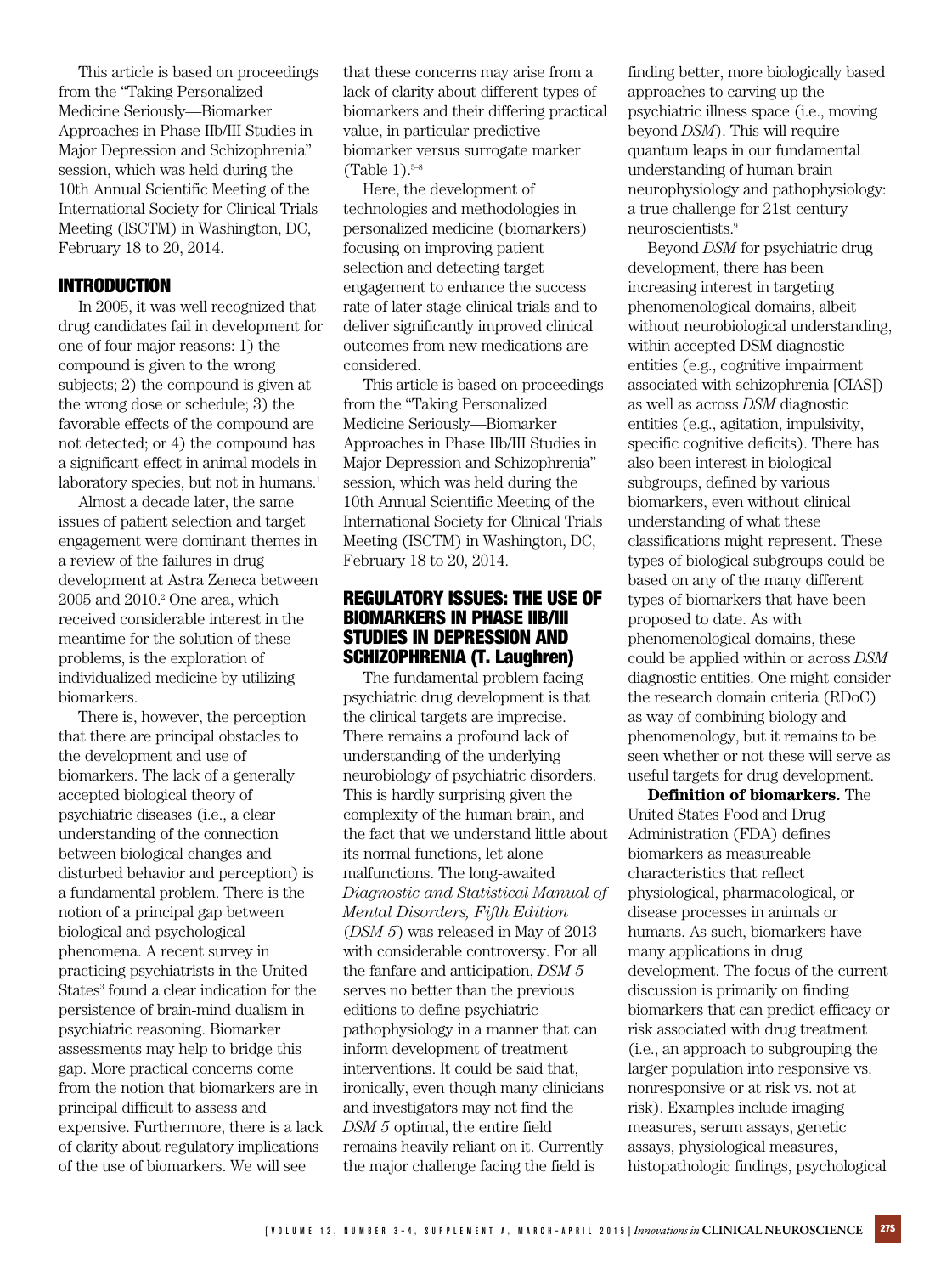#### **TABLE 1.** Biomarker types (not mutually exclusive)

**1. Surrogate markers/disease markers:** are closely linked to the disease process and correlate with the patient's well-being. According to the biomarkers definition working group a definition was proposed as follows: " A surrogate end point (or surrogate marker) is a biomarker used as a substitute for a clinical end point; a surrogate end point is expected to predict clinical benefit, harm, or lack of benefit or harm."<sup>4</sup> **Feasibility:** Due to the absence of a disease concept in psychiatric indications the likelihood to define a surrogate marker in psychiatric diseases is low.

Current practical value: low, but with huge potential (RDoc-initiative).

**2. Endophenotypes:** Hereditary, do not show state like properties. (As a cautionary, several markers share state and trait-like properties [i.e., may exist as a risk factor, but become more pronounced during an acute episode]). Thus, these markers cannot be used as surrogate markers for any given treatment, but may serve as predictive markers in the context of personalized medicine (i.e. for patient stratification and selection).

**Feasibility:** Many endophenotypes have been characterized: Evoked potential changes in schizophrenia (P50, mismatch negativity); REMsleep changes in depression; Neuroendocrine abnormalities in depression.

**3. Genetic markers:** are hereditary. May serve as predictive markers for treatment response and therefore for patient selection. Effect size for a single polymorphism is generally low in polygenetic diseases. Examples for more prominent genes are polymorphisms of the genes for FKBP55,6 and angiotensin converting enzyme in depression;<sup>7</sup> Monoamine-oxidase and folate related genes in schizophrenia. **Feasibility:** technical feasibility is high. Clear regulatory path.

**4. Diagnostic/prognostic markers** for pre-treatment characterization of patients, related to the natural course of a disease process. Prognostic markers can be derived from genetic markers or endophenotypes, i.e. can be trait markers. However, also state markers can be used for the differentiation of patient subtypes as long as there is stability for recurring episodes. Examples are the stability of atypical features in recurring episodes of depression. The key aspect of these parameters is that they can be used for patient stratification into a biomarker positive and a biomarker negative group (i.e., act as predictive markers [see below]). In that case differential efficacy of a given compound between these subgroups provides the biological and regulatory validation of this differentiation. **Feasibility:** depends on the marker. It becomes higher with technical progress (i.e., more defined companion diagnostics).

**5. Predictive markers** for pre-treatment characterization of patients in the context of a specific treatment. The connection to the specific treatment differentiates this type of marker from the prognostic marker, which is more generally linked to the disease process. Importantly, prognostic markers can be predictive markers for a specific treatment as well (see above). Predictive markers are used for patient stratification into a biomarker positive and a biomarker negative group. Again, differential efficacy of a given compound between these subgroups provides the biological and regulatory validation of this differentiation. To exemplify the difference between a prognostic marker and a predictive marker the following may be considered: the occurrence of sleep disturbances (too much or too less sleep) is related to the risk to develop a depression (i.e., is prognostic for depression risk, independent of treatment). Treatment with a monoaminergic antidepressant in an efficacious dose leads to REM-sleep suppression, i.e. REM-sleep suppression with an antidepressant is predictive for response with such an antidepressant.<sup>8</sup>

**Feasibility:** again, depends on the marker. It becomes higher with technical progress, i.e. defined companion diagnostics.

**6. Markers of target engagement:** are related to the mode of action of the compound and less to the disease biology. Maybe used for an individualized dose finding in a given patient. These markers could be utilized as early response markers: the absence of an early response of the marker would make a true (pharmacology driven) response unlikely. In addition they can serve to identify unresponsive patients and assist the decision of an early treatment discontinuation. Examples are changes of sleep-EEG parameters (REM sleep suppression of most antidepressant) or pupillometry changes for noradrenergic compounds. In other words, sufficient target engagement can be regarded as predictive for response as long as the given compound has the desired therapeutic property.

**Feasibility:** From a scientific perspective the easiest to achieve, as the marker depends mainly on the property of the compound. Examples in other therapeutic areas include EEG measures for the treatment of epilepsy or blood glucose for the treatment of diabetes.

tests, and demographic variables (e.g., age, gender, race) (Figure 1).

Among the different roles served by biomarkers are included predictive, prognostic and surrogate properties. Predictive biomarkers are useful for identifying patient subgroups that respond differentially, either for benefit or for risk. Prognostic biomarkers are useful in predicting outcome for subgroups, independent of disease or treatment (e.g.,

cardiovascular risk profile). Surrogate biomarkers (endpoints) can potentially serve as substitutes for clinical endpoints (e.g., blood pressure or cholesterol).

Genomic biomarkers have long been known as predictors of pharmacokinetic differences among individuals that lead to differences in plasma drug exposure. Genetically polymorphic cytochrome P450 (CYP) enzymes are associated with

differences in plasma levels, resulting in differences in efficacy and safety. Several such biomarkers are reflected in labeling for certain compounds, including some psychiatric drugs (e.g., CYP2B6, CYP2C9, CYP2C19 and CYP2D6). Other biomarkers serve as predictors of pharmacodynamic response. One example on the efficacy side is the nonpsychiatric biologic Herceptin (trastuzumab). The Her-2 gene expresses a cell surface receptor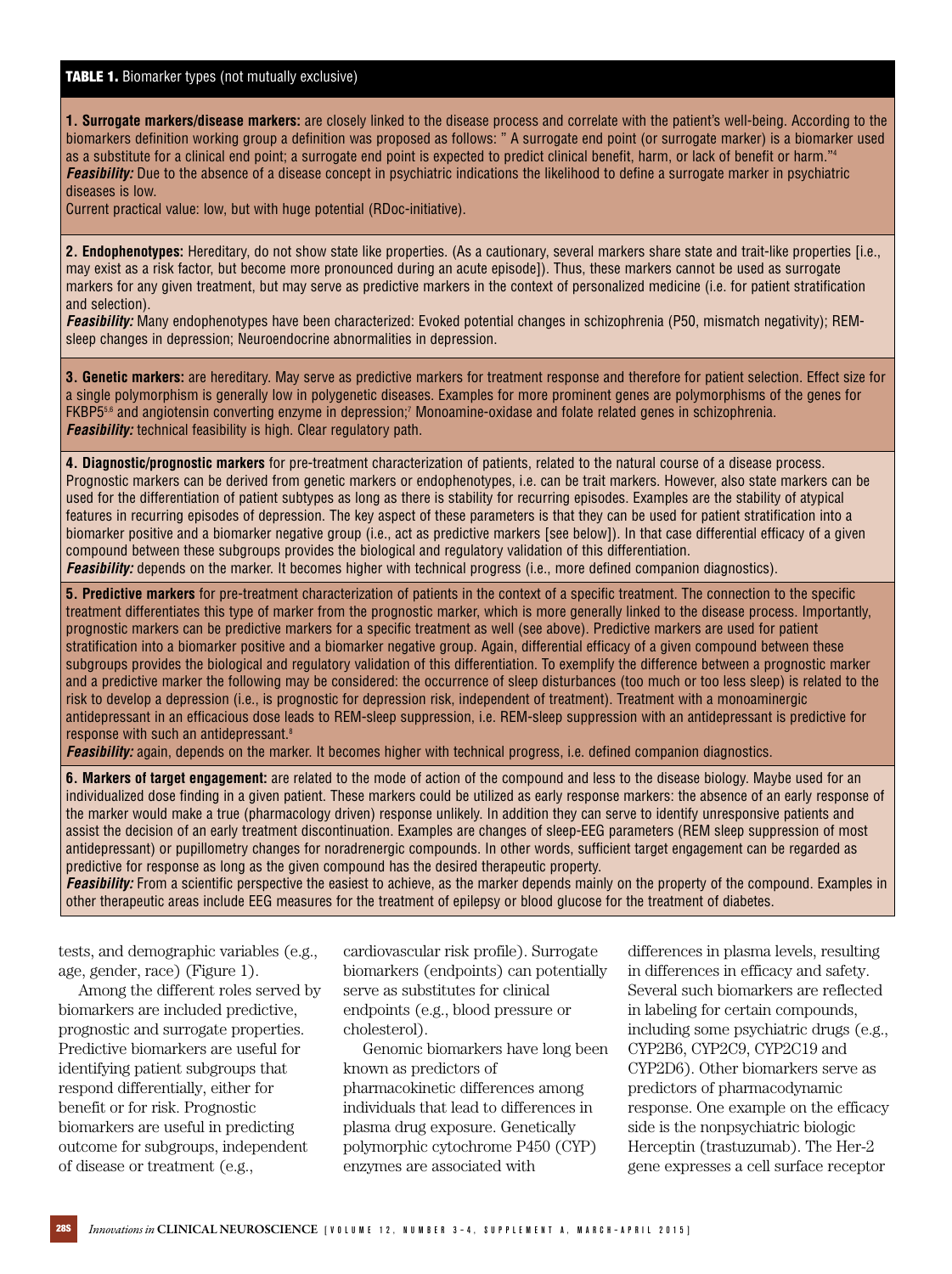needed for cell growth. In about 30 percent of breast cancers, the Her-2 gene is over-expressed. Trastuzumab is an antibody that blocks this cell surface receptor. There is a kit available for identifying this subgroup of breast cancer patients. During the development of trastuzumab, the clinical trials included mostly overexpressing patients. This led to a labeled indication only for overexpressing patients. A well-known example from the central nervous system (CNS) pharmacopoeia involves the prediction of a serious safety outcome for the drug carbamazepine—Stevens-Johnson Syndrome (SJS), a serious skin reaction.

**Example for the utilization of biomarkers in early clinical development.** Biomarkers may also be useful for increasing the efficiency in earlier phases of drug development. One approach comes from the National Institute of Mental Health (NIMH) programs Fast-Fail [FAST] and RDoC

[http://www.nimh.nih.gov/research[priorities/research-initiatives/fast-fast](http://www.nimh.nih.gov/research-priorities/research-initiatives/fast-fast-fail-trials.shtml)fail-trials.shtml]. This is a study being conducted in the FAST-Mood and Anxiety Spectrum Disorders (MAS) program, with Andrew Krystal at Duke University Medical Center as lead investigator. This represents a fundamental change in the proof of concept (POC) paradigm and a move away from *DSM* toward RDoC constructs. The focus is on demonstrating target engagement as the primary goal of this POC. The aim is not only to quickly identify compounds that merit more extensive testing, but also to identify targets in the brain for the development of additional candidate compounds. FAST will aim at answering the following questions:

- Does the compound engage a target in the brain, for example, does it interact with a specific receptor in brain cells or alter signaling in the brain by a specific neurotransmitter?
- Does it measurably alter a feature of brain function (e.g., change the



**FIGURE 1.** Two ways for biomarker to subdivide the population (assume marker:  $M+ / M-$ )

results of a test of memory, cognition, or attention)?

Unlike standard clinical drug-testing trials, clinical trials in FAST are small (about 10–30 subjects), and will be in human patients. Years of experience in drug testing suggests that positive results in animals do not necessarily translate to humans. With this type of testing, compounds that are found to engage a target in the brain, and alter an indicator (or biomarker) of brain function can quickly go forward to further testing. Negative results will avoid costly and time-consuming testing, and also provide information that will be helpful in designing future trials. The identification of new targets in the brain identified through this approach will broaden the avenues available for development and screening of new candidate compounds.

The following summarizes the general approach for planning such a study. First, identify a compound of interest. Then identify a brain target (circuit) thought to be engaged by that compound (target engagement [TE]). Subsequently, identify a biomarker that signals TE. And finally, identify a behavioral construct (preferably RDoC) thought to be represented by the brain target. This approach has now been applied in a program targeting the RDoC construct anhedonia. A compound has been identified. The ventral striatum (VS) has been determined to be the circuit

of interest (in particular, activation by a monetary incentive delay task in VS). Functional magnetic resonance imaging (fMRI) has been selected as a biomarker for VS activation. As noted, anhedonia is the RDoC construct that has been targeted. The Snaith-Hamilton Pleasure Scale (SHAPS) is being used as a specific behavioral measure for anhedonia. Patients are selected based on their threshold SHAPS scores. Patients could present with either major depressive disorder (MDD) or general anxiety disorder (GAD) (i.e., this program cuts across *DSM* categories). The Hamilton Rating Scale for Depression (HAM-D) and Hamilton Rating Scale for Anxiety (HAM-A) are also measured, but fMRI is the primary outcome.

**Regulatory challenges: pseudospecificity.** There are fundamental regulatory challenges to endorsing an alternative to the *DSM* classification of psychiatric illness. It is necessary to provide a rationale for an alternative approach. This is true whether dealing with a phenomenological domain, a biomarker-defined subgroup or an RDoC construct. The key regulatory issue is pseudospecificity. For a regulatory agency, in particular FDA, a claim is considered pseudospecific if it is viewed as artificially narrow. One example might be a demographic subgroup (e.g., depression in women or in the elderly). Another example might be a symptom, or symptom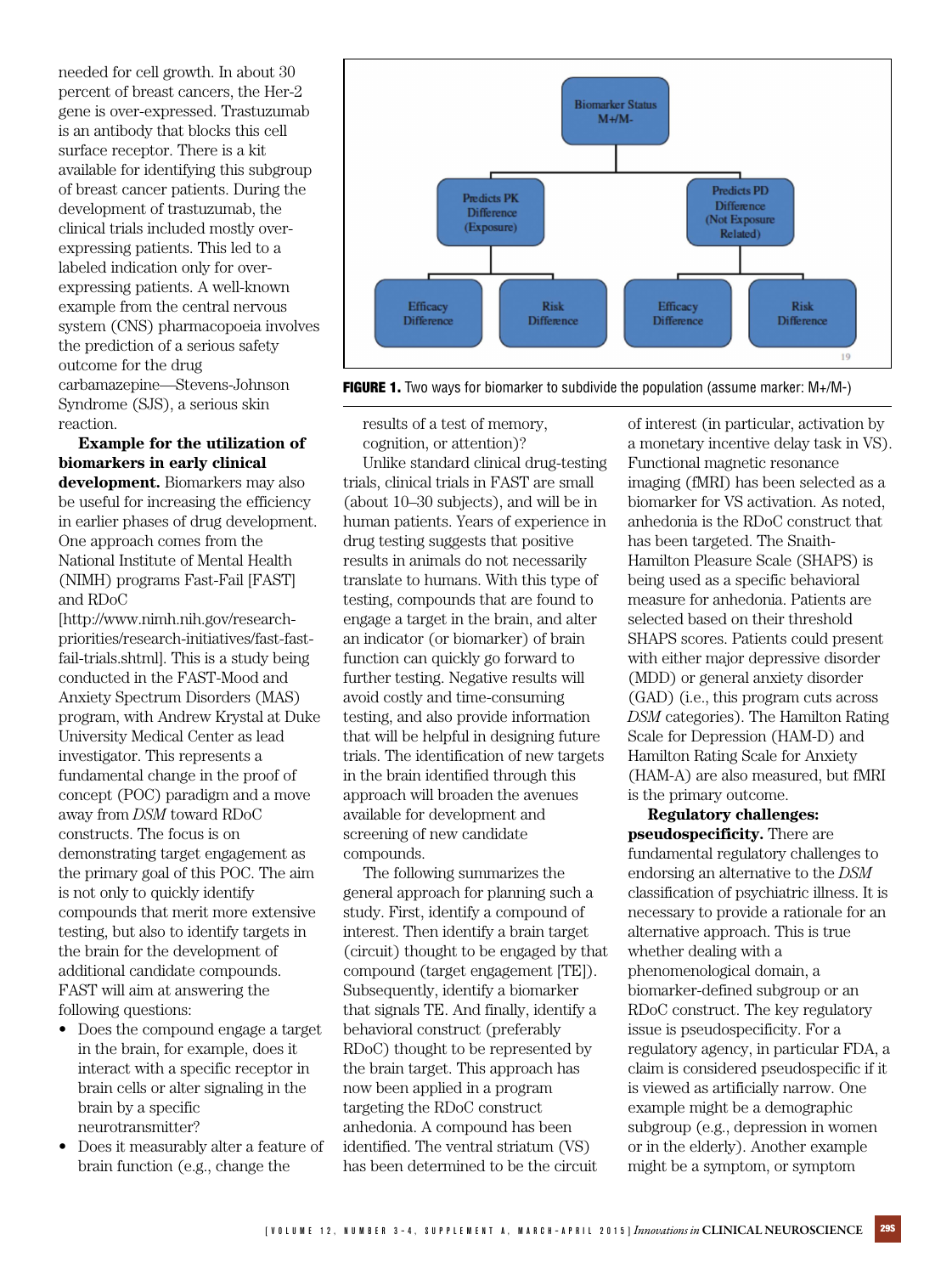cluster, that is part of a defined *DSM* syndrome (e.g., hallucinations in schizophrenia). Attempting to target a claim for a *DSM* syndrome in the context of some comorbid condition (e.g., depression with cardiovascular disease, post-stroke patients, or in Parkinson's disease) might also be considered pseudospecific. Similarly, targeting a subgroup of some recognized *DSM* entity that is arbitrarily defined by some biomarker would also likely be considered pseudospecific.

In the absence of strong argument and evidence to the contrary, regulators will likely default to the position that the requested claim is pseudospecific. However an agency's initial rejection of claim as pseudospecific might well represent a "straw man" position. In other words, the objection may be overcome with arguments and data to show validity and value of targeting a particular domain or biomarker-defined subgroup. For a claim targeting a particular domain, an approach to overcoming regulatory concern of pseudospecificity is to produce evidence that available drug treatments in the class do not address the domain in question. For some conditions, this might be accomplished by demonstrating that there is a residual phase of illness with persistence of symptoms in this domain, or perhaps evidence for a subtype of the disorder, with prominence of symptoms in this domain, and that is not responsive to available treatments.

One noteworthy example of successful establishment of a domain within the schizophrenic syndrome is CIAS. This is a well-established aspect of schizophrenia that is not well addressed by available treatments. CIAS has a different time course than positive symptoms of schizophrenia, often being present even before the onset of psychosis and persisting into the "residual" phase of the illness. Both the FDA and the European Medicines Agency (EMA) have endorsed CIAS as a legitimate target for drug development. Other domains

within *DSM*-defined syndromes that FDA has accepted as legitimate targets for drug development include negative symptoms of schizophrenia, suicidal ideation and behavior in schizophrenia, agitation in schizophrenia and bipolar disorder, irritability of autism, impulsive aggression in attention deficit hyperactivity disorder (ADHD), and agitation/aggression in dementia.

Another pathway for overcoming a regulatory concern for pseudospecificity that should work for either a domain or a biomarker-defined subgroup would be to show drug response specificity for that domain or subgroup. One way to accomplish this would be to show that the drug works only for that domain or only for the biomarker-defined subgroup. Alternatively, a company might try to show that its drug is superior to another drug in the class on this domain or in this biomarker-defined subgroup.

The question of validation (or qualification) of biomarkers often comes up in the context of these discussions, and there is much confusion about what this means. It is useful to distinguish between analytical validation of a biomarker and clinical validation. Analytical validation concerns the performance of the biomarker assay in accurately identifying patients who are marker positive (M+) and marker negative (M-). So this involves determining sensitivity, specificity, positive predictive value (PPV), and negative predictive value (NPV) for the assay with regard only to marker status. Clinical validation (also known as qualification) has a broader meaning with regard to what clinical outcomes the marker can predict. How this is accomplished depends on the particular use of the marker in question. This discussion is focused mostly on predictive biomarkers, and for this purpose, a clinical trial is the mechanism for demonstrating whether or not a particular biomarker has clinical predictive value. It is important to note that, for this limited purpose, a biomarker only needs to be validated for a particular drug of interest.

Importantly, a marker that was identified in exploratory datasets needs to be confirmed in a prespecified way in confirmatory studies. For prognostic and surrogate markers, the process of validation is broader and not specific to any particular drug.

Ultimately, companies are interested in understanding what is needed to get a biomarker into the labeling for a particular drug product. The way to accomplish this is to design a coherent hypothesis testing strategy. Assuming the focus is on an accepted *DSM* diagnostic category, e.g., schizophrenia, the ideal approach from regulatory perspective would be as follows. A valid and reliable biomarker assay would have been developed before the start of phase 3. This would provide the capability to establish biomarker status for all patients prior to randomization. Then during the phase 3 program, one would conduct stratified randomization (M+/M-) and have a clear plan for hypothesis testing that includes marker status  $(+/-)$  as well as adjustment for all other parameters of interest (e.g., dose, primary and key secondary endpoints).

The decision on the role of a biomarker in a development program will drive the hypothesis testing strategy. If the sponsor wants broad claim in the population of patients with the disorder, but would also like to claim as added benefit in M+ patients, hierarchical testing would likely begin in the broad population and then proceed to marker subgroups. Alternatively, the sponsor may recognize that a biomarker may "salvage" a program that might otherwise fail. In this case the testing hierarchy might reasonably begin testing with M+ patients and then move to M-.

In summary, regulatory agencies are not fundamentally opposed to considering alternative approaches to carving up the psychiatric illness space. However, there is a need to come prepared with strong arguments and data to support an alternative approach to diagnosing psychiatric illness. It is also helpful to have some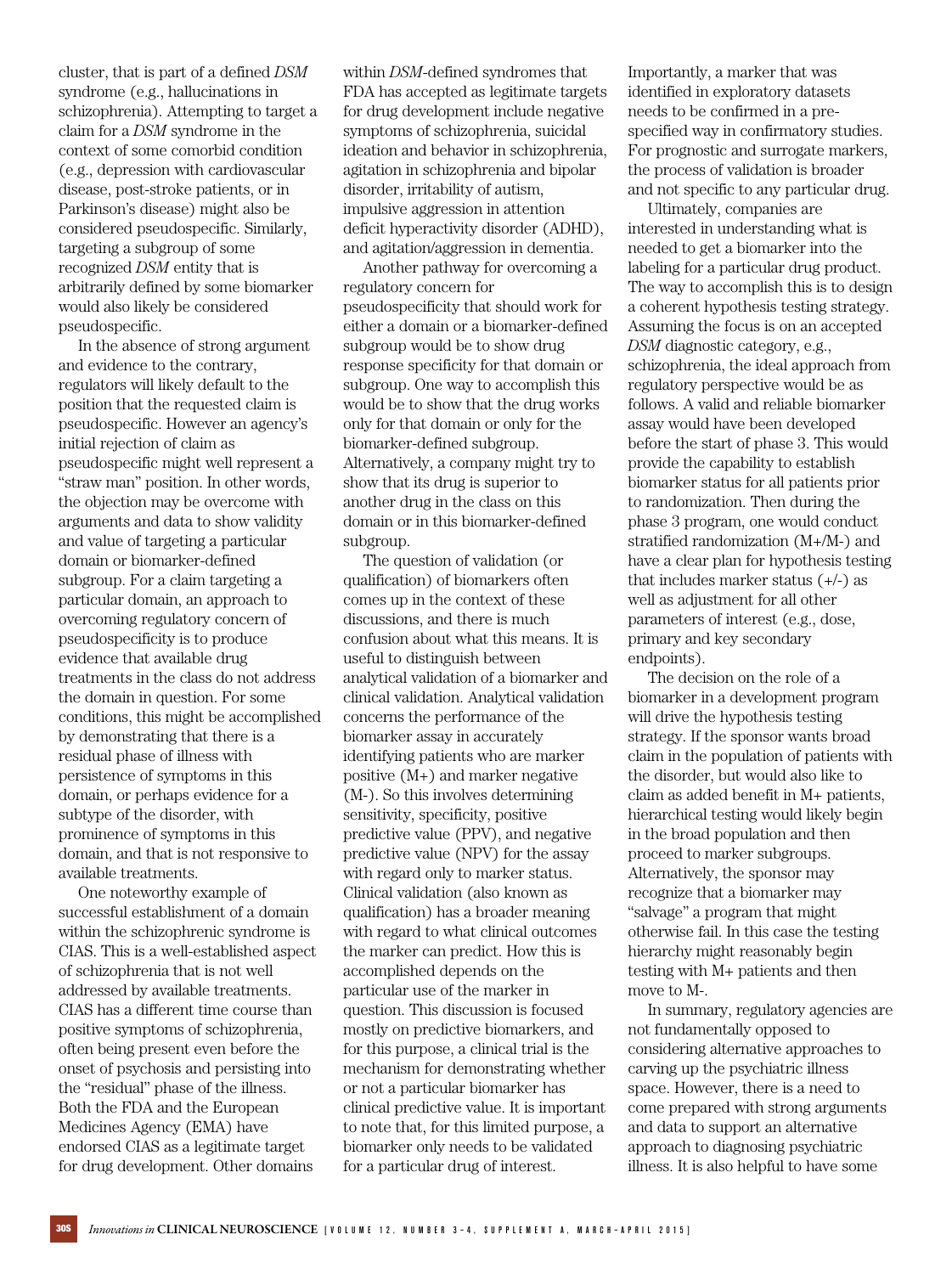reasonable consensus in the field in support of the alternative conceptualization. Furthermore, it is useful to note that robust findings in studies using the alternative approach that show convincing clinical benefits have a way of overcoming initial regulatory reluctance.

#### BIOLOGICAL DIFFERENTIATION OF DEPRESSION SUBTYPES: CORTISOL, INFLAMMATORY MARKERS, AND COURSE (F. Lamers)

**Heterogeneity MDD.** The known heterogeneity of MDD is hindering research, at the basic, clinical and therapeutic levels. The current classification systems based on descriptive phenomenology, not on etiology and pathophysiology, largely due to our lack of understanding of the latter. Though en face it would seem intuitively obvious that phenomenological heterogeneity should be the direct result of etiological heterogeneity, at this juncture this link has not been established empirically. Not taking into account heterogeneity of MDD could partially explain inconsistent findings as well as small effect sizes in clinical trials.

In the literature there are several starting points for the subtyping of MDD.<sup>10</sup> The first starting point is symptom-based, comprising the categories melancholic, psychotic (delusional), atypical, and anxious depression. Another approach is etiology-based, including adjustment disorder with depressed mood, early trauma, reproductive depression, perinatal depression, organic depression, and drug-induced depression. Finally there are the timeof-onset based categories (e.g., early vs. late onset, seasonal affective disorder).

To identify subtypes from a symptom-based perspective, a datadriven analysis (latent class analysis) was conducted within the Netherlands Study of Depression and Anxiety (NESDA). NESDA is a longitudinal naturalistic cohort study on the course and consequences of

depression and anxiety, $11$  and consists of 2,981 subjects (1,979 female and 1,002 male), aged 18 to 65 years, recruited in community, primary, and specialized care settings. The population comprises healthy controls, persons with depressive disorders (e.g., MDD, dysthymia), and persons with anxiety disorders (e.g., panic disorder, social phobia, agoraphobia, GAD). For the LCA, 818 persons with a diagnosis of MDD or minor depression were included.

The best fitting model was a threeclass model. Based on symptom probabilities, the first group was labeled "severe melancholic" (prevalence 46.3%) and was characterized mainly by decreased appetite and weight loss, but also had the highest probabilities on suicidal thought, psychomotor changes, and lack of responsiveness. The second class was labeled "severe atypical" (24.6%) characterized mainly by overeating and weight gain, and with the highest probabilities of leaden paralysis and interpersonal sensitivity, and the third class was labeled "moderate" (29.1%) and was characterized by lower symptom probabilities and overall lower severity.<sup>12</sup>

Clinical characteristics only significantly differed between the moderate and the severe groups, with the moderate group having less comorbidity, less often had a positive family history and a shorter duration of the depression.<sup>12</sup> While the severe atypical and severe melancholic group did not differ in clinical characteristics, the melancholic group was significantly more likely to smoke than severe atypicals. Atypicals, on the other hand had significantly more metabolic disturbances than the severe melancholic class, as indicated by higher body mass index (BMI) and higher prevalence of metabolic syndrome.<sup>12</sup>

**Neuroendocrine and inflammatory markers in depression.** It has long been known that changes in the hypothalamicpituitary-adrenal (HPA) axis may

occur in major depression.<sup>13</sup> Adrenocorticotropic hormone (ACTH) alpha 1-24 infusion has been shown to cause significantly higher cortisol concentrations, with earlier peak responses, in patients with endogenous depression than in normal subjects.<sup>14</sup> At one point, the ACTH stimulation test was even proposed as a diagnostic for depression.<sup>15</sup>

More recently the concentrations of certain inflammatory markers have been found to be altered in depression.16–18 The NESDA data collection also included biological measures such as salivary cortisol (cortisol awakening curve), and inflammatory markers (C-reactive protein [CRP]), interleukin-6 (IL-6), and tumor necrotic factor-alpha (TNFa)), and these were evaluated in MDD groups. Some differences in biomarker profiles were observed between patients with melancholic depression and patients with atypical depression. Vreeburg et al<sup>19</sup> had previously demonstrated within the NESDA sample that, as compared to controls, both patients in a current episode of MDD and those who had remitted had similarly elevated areas under the curves (AUC) for cortisol during the first hour after awakening. When Lamers et al<sup>20</sup> examined a group of NESDA participants divided into stable melancholic vs. stable atypical subtypes, they found that patients with stable melancholic depression had higher cortisol AUCs than either controls or patients with stable atypical depression, in line with the finding of a larger effect size for melancholic depression by Stetler et al.<sup>13</sup> Moreover, there was no difference between stable atypicals and controls.<sup>20</sup>

In NESDA participants with current MDD and remitted MDD as compared to healthy controls, CRP, TNF-a, and IL-6 levels were not significantly different.<sup>21</sup> However, when Lamers et al<sup>20</sup> compared these same three markers among melancholic depression, atypical depression and controls a very different picture emerged. Patients with atypical depression had elevated levels of CRP, TNF-a, and IL-6 compared to either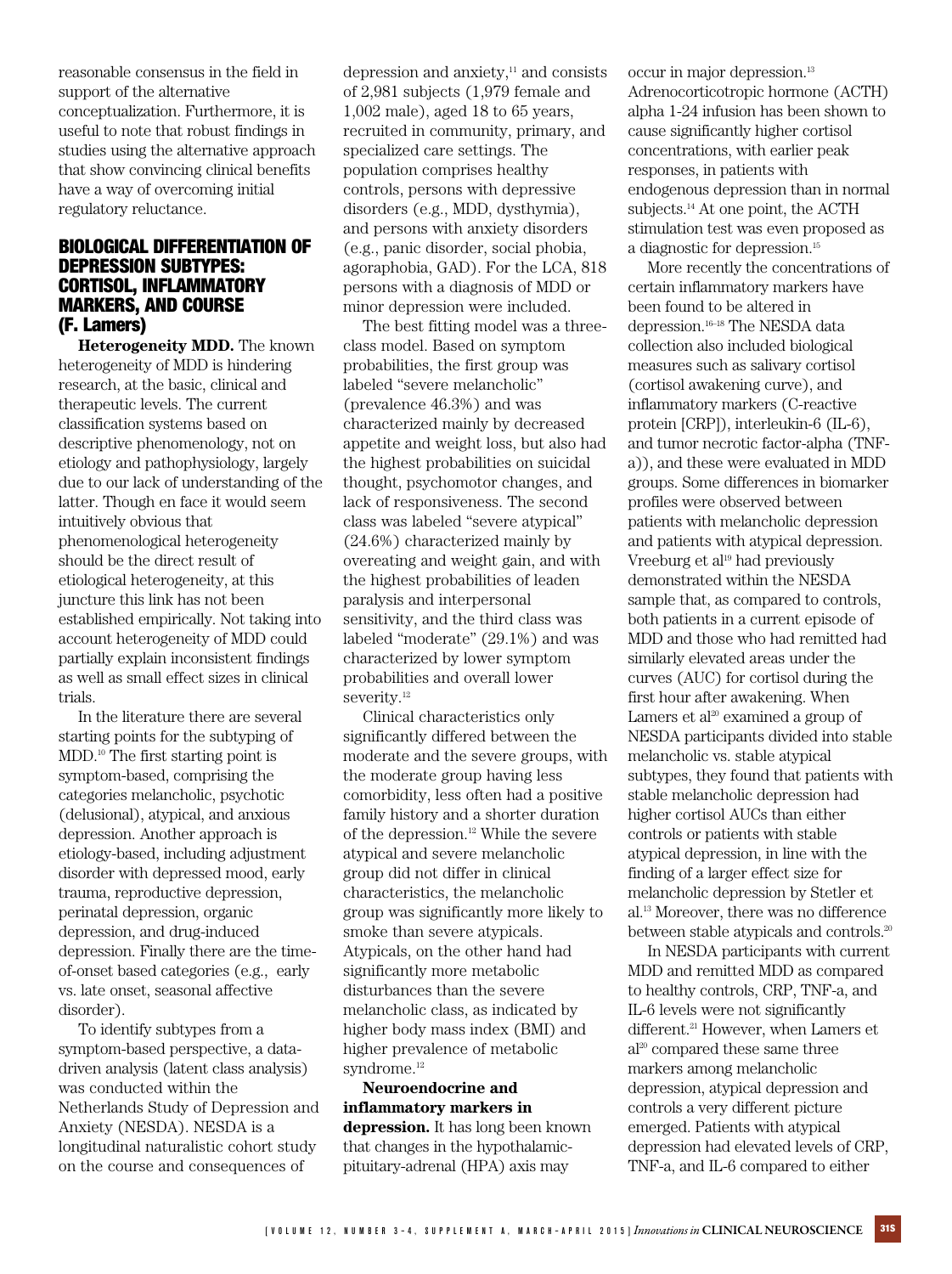melancholics or controls. Patients with melancholic depression did not differ from controls on any of these three measures. For an interesting review of recent findings on cortisol and inflammation from other studies over the last two decades see Penninx et al.<sup>22</sup>

Taken together, the data presented above suggest that the two different clinical entities of melancholic depression and atypical depression may result from distinct pathophysiologic processes. The pathophysiology of melancholic depression may be related to hyperactivity of the HPA-axis, smoking and even environmental stress, while that of atypical depression may be associated with increased inflammation, metabolic syndrome and obesity. These two entities may be the result of different genetic influences. This then begs the question, what might be the importance of these findings regarding treatment?

Clinical trial data appear to support the importance of this biological differentiation. Raison et  $al<sup>23</sup>$ conducted a 12-week randomized clinical trial of three infusions of TNF antagonist infliximab versus placebo in 60 out-patients with treatmentresistant depression (TRD) There was no difference between the two treatment groups, but when analyzed as a function of baseline hs-CRP concentration, there was a trend in favor of infliximab for those patients with higher baseline concentrations of CRP.<sup>23</sup>

In light of the above, one might well ask whether or not oral antiinflammatory agents, such as cyclooxygenase (Cox) inhibitors may have a use as add-on therapy in MDD. A recent meta-analysis performed by Na  $et al<sup>24</sup> including four trials evaluating$ adjunctive celecoxib therapy in MDD showed that both changes from baseline in the 17-item HAM-D and remission rates after treatment favored adjunctive celecoxib.

To conclude, the take-home message is that the clinical characterization of atypical and melancholic depression can be regarded as a proxy for two groups with distinct biological characteristics. Given the variability of clinical ratings, the utilization of the characterized biological markers should even more sharply differentiate forms of depression with different response profiles. These data are in accordance with clinical data, which demonstrate that increased inflammatory markers (approximated by atypical clinical characteristics) on the one hand and increased HPA axis activity (approximated by melancholic characteristics) predict the efficacy of antidepressant compounds. Therefore, in designing any clinical trials program for MDD, it is important to take biological MDD heterogeneity into account by stratification for subgroups.

## PHYSIOLOGICAL SENSOR TECHNOLOGY FOR OBJECTIVE CLINICAL DATA IN PSYCHIATRY (R. Picard)

In psychiatry there are few valid, reliable objective measures available to quantify disorders, but this situation is changing. Recent advances in physiological sensor technology can provide objective clinical data in a way that can now be utilized in large scale clinical trials. Autonomic nervous system activation, physical movement, temperature, and more can be measured using discreet portable sensors worn on the wrists or ankles. Both main branches of the autonomic nervous system can be measured: Sympathetic nervous system arousal elicits electrodermal activation (EDA), which can be measured as skin conductance using a comfortably wearable sensor. Parasympathetic nervous system arousal can be captured through analysis of the photoplethysmogram (PPG), also from the surface of the skin under a comfortable wearable band.

Autonomic arousal, which is affected by emotional state, can be measured in subjects going about their activities of daily life as well as during sleep. Striking patterns of arousal can be found, some of which are counterintuitive. For example, EDA peaks

often happen in bursts during nonrapid eye movement (REM) sleep: Sano and Picard have found that patterns of these peaks in the first and last quadrant of sleep are more accurate than EEG for determining which study subjects improved the most on a learning task during sleep, which relates to memory consolidation (Figure 2). $25$ 

A reasonable rationale exists for the use of bilateral EDA as objective measures in anxiety and depression. Stimulation of the left amygdala gives the most significant EDA response on the left palm; stimulation of the right amygdala gives the most significant EDA response on the right palm.<sup>26</sup> Direct right amygdala stimulation has been shown to contribute to significant increases in fear, anxiety, and sadness while direct left amygdala stimulation was not specific to these.<sup>27</sup>

There are additional reasons to consider bilateral EDA for objective measurement in anxiety and depression. Juranek et al<sup>28</sup> examined a group of 42 children who met criteria for autism spectrum disorders. They found a significant association between anxious and depressed symptoms and right amygdala volume, as assessed by quantitative MRI, but not with left amygdala volume. This finding is to be expected given the hypothesized greater right amygdala activation in anxiety and sadness. Monk et al<sup>29</sup> examined amygdala activation in a group of 17 youth with GAD, and a control sample of 12 youth with no psychiatric diagnosis. Subjects with GAD showed larger right amygdala activation when viewing masked angry faces but not masked neutral faces. The amount of right amygdala activation correlated positively with GAD severity.

As early as 1983, Ward et al<sup>30</sup> found that the mean resting skin conductance level (SCL) in 31 inpatients with major unipolar depression was decreased (2.63 μS/cm2 +/- SD 1.41 compared to 7.81  $\mu$ S/cm2 +/- SD 3.0) in comparison in the control group. The best criterion below which an SCL could be considered abnormal was 4.3 μS/cm2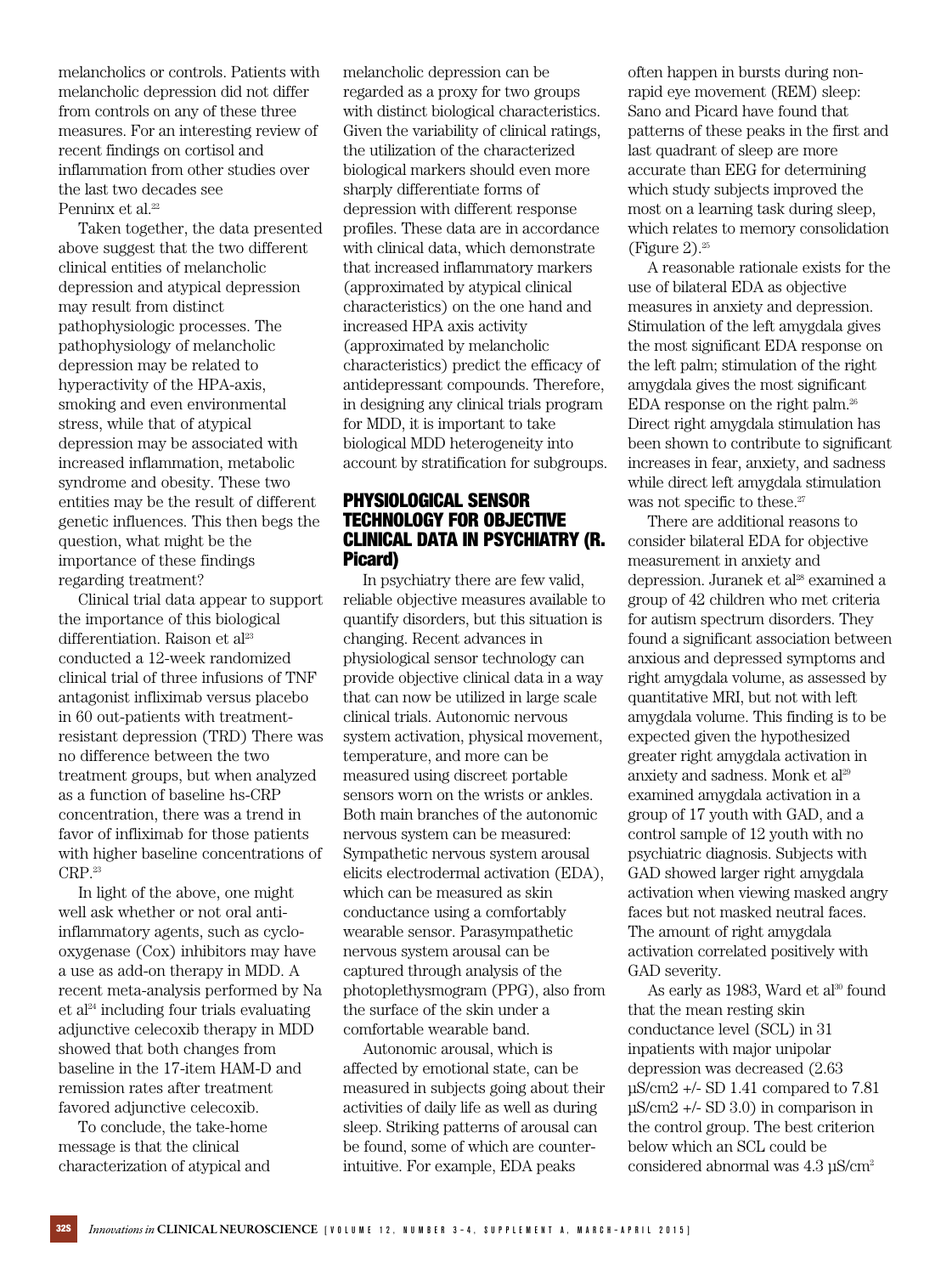

FIGURE 2. Skin conductance analysis of sleep peaks. The green arrows indicate regions with high-frequency peaks abutting transitions to REM. The yellow arrows indicate regions with high frequency peaks interrupted by wake.

with a resulting sensitivity of 87 percent and specificity of 89 percent. There was a significant difference in SCL between male and female subjects but none between drug-free and medicated patients. SCL was abnormal in all depression subtypes. Thus, the SCL may represent a biological final common pathway in depression and may prove to be a very effective diagnostic test for depression. Today these data can easily be collected in real-life activities, where extreme stressors occur, in contrast with traditional measures in labs, where patient behavior may not have fully reflected their behavioral range.

Among the reasons to examine EDA as an objective treatment measure in schizophrenia are that electrodermal response recovery rate has been shown to be an especially valid predictor in some risk studies of schizophrenia.31,32 Other evidence shows disturbances in the hippocampus and amygdala in schizophrenics, structures that elicit EDA.<sup>33</sup> The recommendation, if there is believed to be involvement of the amygdala, hippocampus, or anterior cingulate, is to measure the EDA on both wrists, allowing significant asymmetries in activation to be detected. In general, studies that at one time were done in the lab, measuring only one side of EDA (usually the non-dominant side) can now be easily conducted over full days and weeks, on both sides of the body if desired. The results give a more complete and objective picture of autonomic activation and its variation in conditions of depression and schizophrenia. These measures have

the potential to create objective and significant personalized characterizations of patient subgroups and their responses to treatment. Therefore, a specific activity pattern can be used to define subgroups which may respond preferably to a given compound. Moreover, changes in the activity pattern may be used as markers of target engagement and therefore necessary early response markers.

#### TARGET-BASED BIOMARKER SELECTION: MINERALOCORTICOID RECEPTOR-BASED BIOMARKERS AND TREATMENT OUTCOME IN DEPRESSION (H. Murck)

It is generally considered that the era of modern psychopharmacology began in the 1950s with the introduction of antipsychotic and antidepressive medication. Imipramine, the parent compound of current antidepressants, was introduced in 1957. Following the observation of its clinical effect, hypothesis about the pathophysiology of depression were constructed around the known pharmacology of imipramine at the time. This led to the catecholamine hypothesis of depression,<sup>34</sup> which was most influential. However, besides the focus on monoamines two alternative biochemical hypotheses of depressive were clearly identified in the early years of modern biological psychiatry: the stress-hormone-hypothesis and the electrolyte-hypothesis.<sup>35</sup> Nevertheless, the monoamine hypothesis became the basis for most drug developments in the area of depression despite the fact, that the parent compound imipramine,

whose pharmacology provided the basis for this hypothesis, has a much more complex pharmacology than being just a monoamine reuptake inhibitor.<sup>36</sup> The stress-hormone hypothesis focused on hypercortisolism, which can be identified in the most severe patients with depression, $37$  whereas other stress hormones did not find much interest. The electrolyte hypothesis was mainly neglected for the last 50 years. This is despite the fact that a connection between the neuroendocrine changes of stress and electrolyte regulation was recognized earlier: In 1969 Coppen noted that "in view of the considerable disturbances in electrolyte distribution found in depression studies on aldosterone secretion would be most valuable."<sup>38</sup>

A newer area of research, which is in good alignment with the potential importance of aldosterone in depression, is based on the observation of inflammatory changes in depression.<sup>39</sup> This link between inflammation and mineralocorticoids was recognized as early as in the 1950s by the founder of stress research.<sup>40</sup> Selye classified "prophlogistic" corticoids (PC), and identified those with the mineralocorticoids, such as aldosterone and "antiphlogistic" corticoids (AC), which he identified with glucocorticoids such as cortisol.

Despite the neglect of aldosterone as the principal ligand of the mineralocorticoid receptor (MR), this receptor itself was studied in the context of major depression: The expression of the mineralocorticoid (MR) receptors, but not the glucocorticoid receptors (GR) are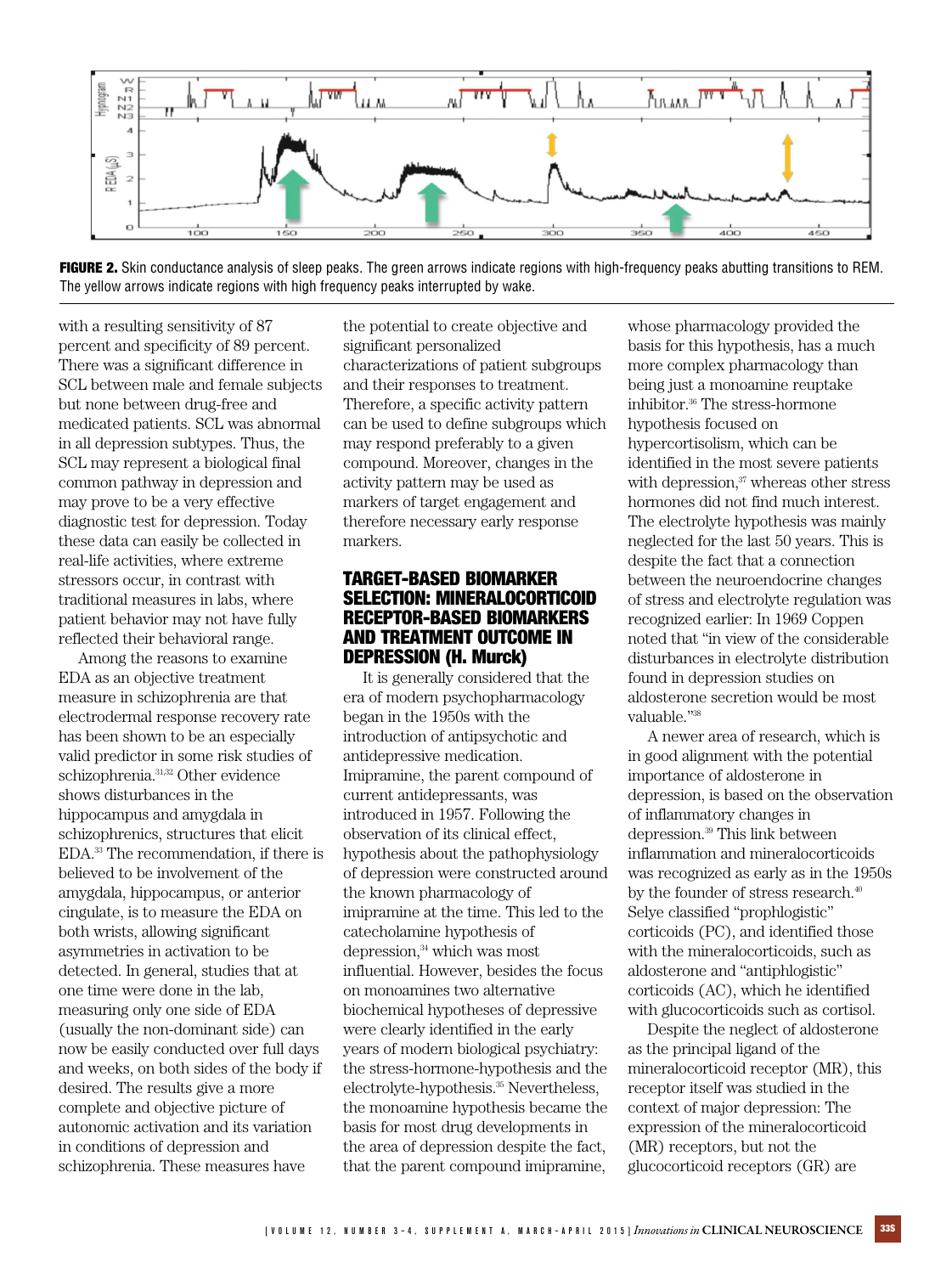reduced in the hippocampi of subjects who committed suicide.<sup>41</sup> Vice versa, the levels of expression of MR mRNA increased in the hippocampi of rats after chronic (8-weeks) treatment with antidepressant drugs. An increase was observed as early as two weeks.<sup>42</sup> Taken together, these data suggest that the MR is linked to depression. The role of aldosterone, which is its physiological ligand, has for a long time not been taken into account based on the belief that MRs within the brain are mostly occupied by corticosterone.

However, when comparing the levels of nocturnal HPA and RAAS hormones in depressed patients versus healthy controls, a significant elevations of aldosterone over the eight-hour course of the night was observed, with no such differences in renin and ACTH.<sup>43</sup> There was also a non-significant trend  $(p<0.10)$  for elevations in cortisol among depressed patients over the same period. This observation was independently replicated<sup>44</sup> and refined:<sup>45</sup> It appears that MDD patients with hypertension had elevated levels of aldosterone compared to both non-depressed hypertensive subjects as well as normotensive depressed subjects, which may point to a specificity of the overlap of both conditions as a correlate of hyperaldosteronism.

In light of the above observations, the question arises as to whether high aldosterone is a biomarker (as an epiphenomenon), or potentially causally involved in some forms of depression. Indirect evidence for a causal relationship comes from genetic studies: In a study of 273 patients with MDD, AT1- and ACE-polymorphisms predict outcome in antidepressant response.<sup>46</sup> In fact the genotypes, which are linked to a higher ACE and a higher AT1 activity and therefore a higher aldosterone level showed more therapy refractoriness. Unfortunately aldosterone itself was not determined in this study. Animal data support the role of aldosterone: subchronic administration of aldosterone with a minipump over a period of 3 weeks leads to depression- and anxiety like behavior,<sup>47</sup> which is accompanied with

changed in hippocampal gene expression related to inflammation and glutamatergic transmission. All of these pathways have been recognized for their link to therapy refractory depression.

The physiologic consequences of aldosterone excess have been reviewed by Gomez-Sanchez.<sup>48</sup> Central effects include increased salt appetite, increased vasopressin release, decreased baroreceptor sensitivity, increased sympathetic drive and increases in the concentrations of proinflammatory cytokines. In the kidney one sees an increase in sodium and water reabsorption. Effects on the cardiovascular system include increased vascular tone and increased inflammation, which may similarly result in hypertrophy, necrosis and fibrosis. With this in mind aldosterone is a good candidate to explain the overlap between the risk of depression and that of cardiovascular disease.

In the current context it is important to state that there are known biomarkers for peripheral and central MR activity, based on the observation of their physiological effect: the MR agonist 11 deoxycorticosterone (DOC), a precursor of aldosterone, suppresses nocturnal cortisol secretion in healthy volunteers.<sup>49</sup> This is well in line with the known activity of the MR to suppress the HPA axis. Therefore the ratio of aldosterone and cortisol emerged as a reasonable marker for peripheral MR activity (this action is probably mediated at the level of the pituitary). Further, MR-antagonism with the CNS active compound canrenoate reduces slow wave sleep  $(SWS)$  in healthy controls<sup>50</sup> pointing to an increased SWS as a marker of high central MR activity. Further central markers for MR activity are heart rate variability and salt-liking, whereas blood pressure and electrolyte levels are additional peripheral markers. These markers were utilized in an observational study in patients with depression.<sup>51</sup> Measures were taken at Baseline, 2 weeks and 6 weeks. Parameters evaluated included 1) HAMD-6, HAMD-21, Quick Inventory

of Depressive Symptomatology-self rated (QIDS-SR), and Beck's Depression Inventory (BDI); 2) salivary aldosterone and salivary cortisol; 3) slow wave sleep; 4) heart rate, heart rate variability, and blood pressure; and 5) salt taste test. Aldosterone and cortisol were determined by means of saliva collection after awakening. In the pooled total dataset, which include data from all visits, salivary aldosterone correlated with depression severity as measured by HAMD-21. Furthermore, the aldosterone/cortisol ratio at baseline was found to predict the improvement in depression during the treatment period. Furthermore, cortisol reduction at Week 2 was found to be predictive for depression severity at outcome. Some of the findings were limited to male gender: improvement in HAMD-21 score at the final visit was inversely correlated with heart rate variability at baseline. Clinical improvement also correlated inversely with slow wave sleep at baseline as well as with plasma Na+ concentrations at baseline. The data are in line with a peripheral MR resistance in therapy refractory patients, which was recently confirmed by a neuroendocrine challenge.<sup>52</sup> The peripheral MR desensitization appears to correlate with a reactive peripheral aldosterone increase and as a consequence a central MR overactivity.

This mechanism suggests that some patients may benefit from treatment with centrally active MR antagonists and potentially peripheral agonists.<sup>39</sup> Preliminary data indeed suggest that MR antagonists have beneficial effects on affective symptoms. In a crossover $design study<sub>53</sub> spironolactone$ decreased irritability, depression, food craving, and pain in patients with premenstrual syndrome. Additionally, drospirenone, a MR antagonist, is approved for the treatment of premenstrual dysphoric syndrome and has been shown to decrease depressive mood<sup>54</sup> in the population with this disease.

From the data discussed above, one may conclude that several inexpensive and easy to handle markers exist for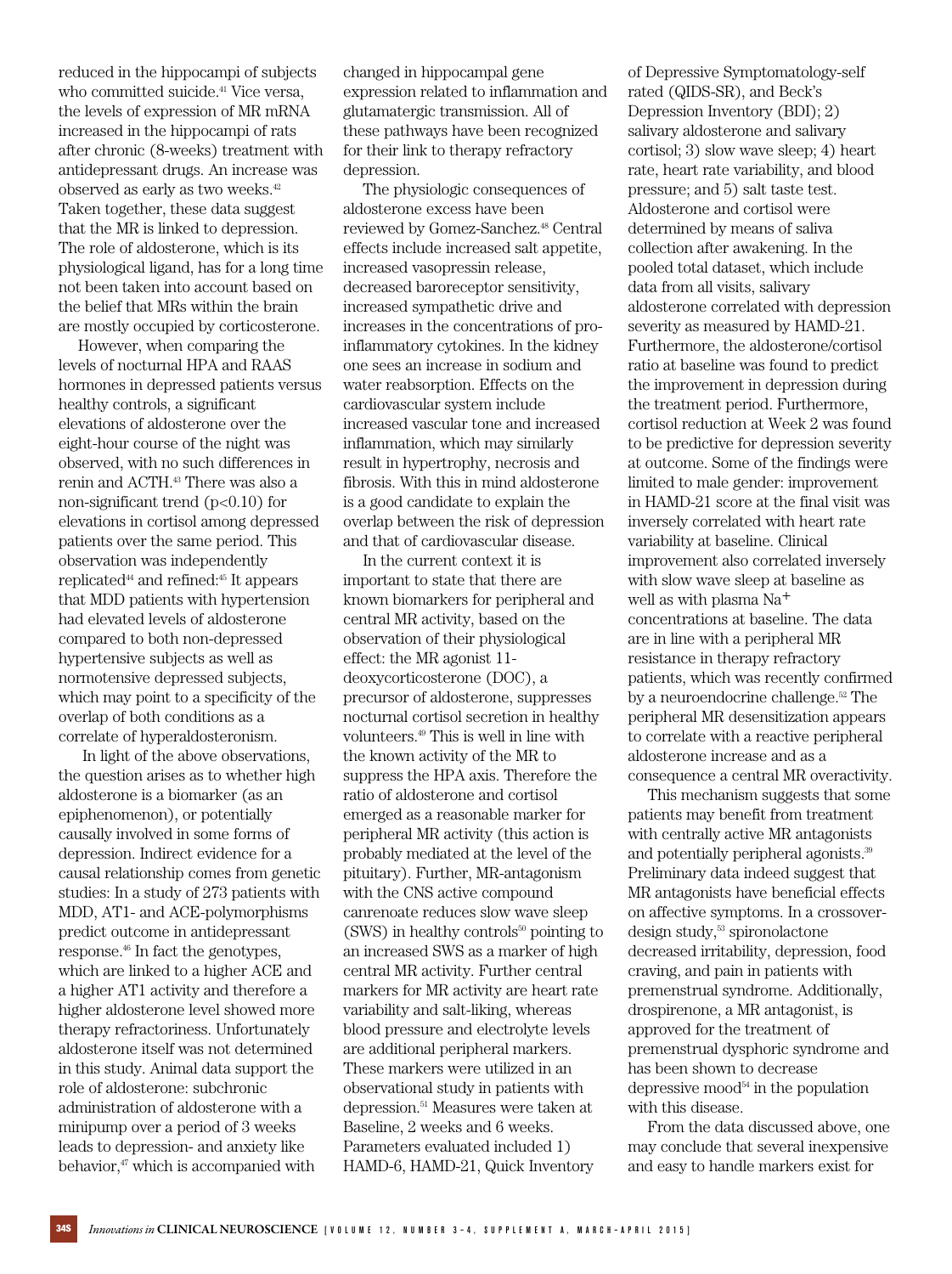the characterization of mineralocorticoid-function. MR-related parameters appear to be predictive markers for clinical outcome of depression treated with standard of care medication (e.g., mainly serotonin based therapies).<sup>39</sup> Therefore, easily available markers, which are related to MR function, can select patients likely to be refractory to standard of care.

## ACTIGRAPHIC MONITORING OF PHYSICAL ACTIVITY IN CLINICAL TRIALS IN SCHIZOPHRENIA (S. Walther)

Physical activity in schizophrenia is linked to the psychopathology, as are obesity, medication use, and lifestyle choices. Daytime actigraphy, with the actigraph strapped to the nondominant wrist, can provide a useful measure of physical activity. This is in contrast to the typical nocturnal use for sleep studies. Linking daytime actigraphy and neuroimaging has been informative on neural correlates of motor behavior.<sup>55</sup>

**Behavior and symptoms.** Not surprisingly, hypokinesia and obesity in schizophrenic patients are linked.<sup>56</sup> The sedentary behaviors, which result in less than optimal exercise habits, are related to poor health-related quality of life.<sup>57</sup> Furthermore, hypokinesia is associated with negative syndrome: the Positive and Negative Syndrome Scale (PANSS) and even more so the PANSS avolition subscore correlate with reduced physical activity.58,59 In fact, studies in chronic patients reported the strongest correlations between hypokinesia and negative symptoms. Overall movement patterns change as a function of clinical presentation, with irregular patterns associated with positive syndrome and disorganization, and reduced activity seen with negative syndrome.<sup>60</sup>

**Nosological subgroups.** As has already been discussed, patients with schizophrenia overall tend to move less than do healthy controls. However, there is heterogeneity in activity level across nosological subgroups.58,61,62

Patients who are catatonic have the lowest activity levels, in contrast to



**FIGURE 3.** Actigraphic differences in nosologically different forms of schizophrenia

patients with cycloid psychosis and paranoia, who have the highest.<sup>58,62,63</sup> In addition, catatonic patients endorse longer periods of immobility (Figure 3).

**Medication effects.** In general, the effect of antipsychotic medications on activity levels is complex. Crosssectional studies yielded inconclusive results. In chronic patients no differences were noted in activity levels between risperidone and olanzapine treatment.<sup>64</sup> However, in more acute patients olanzapine and risperidone seemed to differ slightly.<sup>65</sup> Still, the major difference may stem from heterogeneity in patient groups: While in a large sample of mixed chronicity, the chlorpromazine equivalents were unrelated to physical activity<sup>66</sup> and higher antipsychotic doses in the first episode were linked to low activity levels (Walther et al, unpublished data). This suggests that first episode patients might be particularly vulnerable to antipsychotic dosage, with other factors but medication contributing to hypokinesia in chronic patients. However, to tease out the effects of antipsychotics on activity levels, longitudinal studies with actigraphy and standardized treatment are necessary, ideally taking chronicity into account. As with other motor signs, we would expect that depending on the baseline measures there will be patients in whom

medication would ameliorate hypokinesia and others who would experience negative effects by antipsychotics.<sup>67</sup>

**Longitudinal course.** When the activity levels of patients at the beginning of an acute psychotic episode are compared to those at the end of said episode, overall there appears to be no trend. High activity at baseline predicts high activity at end and low activity at baseline predicts low activity at end. However, patients with low activity levels at baseline present with high baseline PANSS negative scores, which will then decline over the course of treatment. On the other hand, patients with high activity levels at baseline tend to have low PANSS negative scores that remain stable over the course of the episode (Walther et al. unpublished data). Also between episodes, activity levels tend to remain stable, particularly in those patients who already have low activity levels and increased negative symptoms.

When the longitudinal course between episodes is examined, a high activity level at the index episode predicts an increase in PANSS negative score in later episodes, accompanied by a decrease in activity level.

In summary, physical activity as measured by actigraphy may indicate the severity and course of negative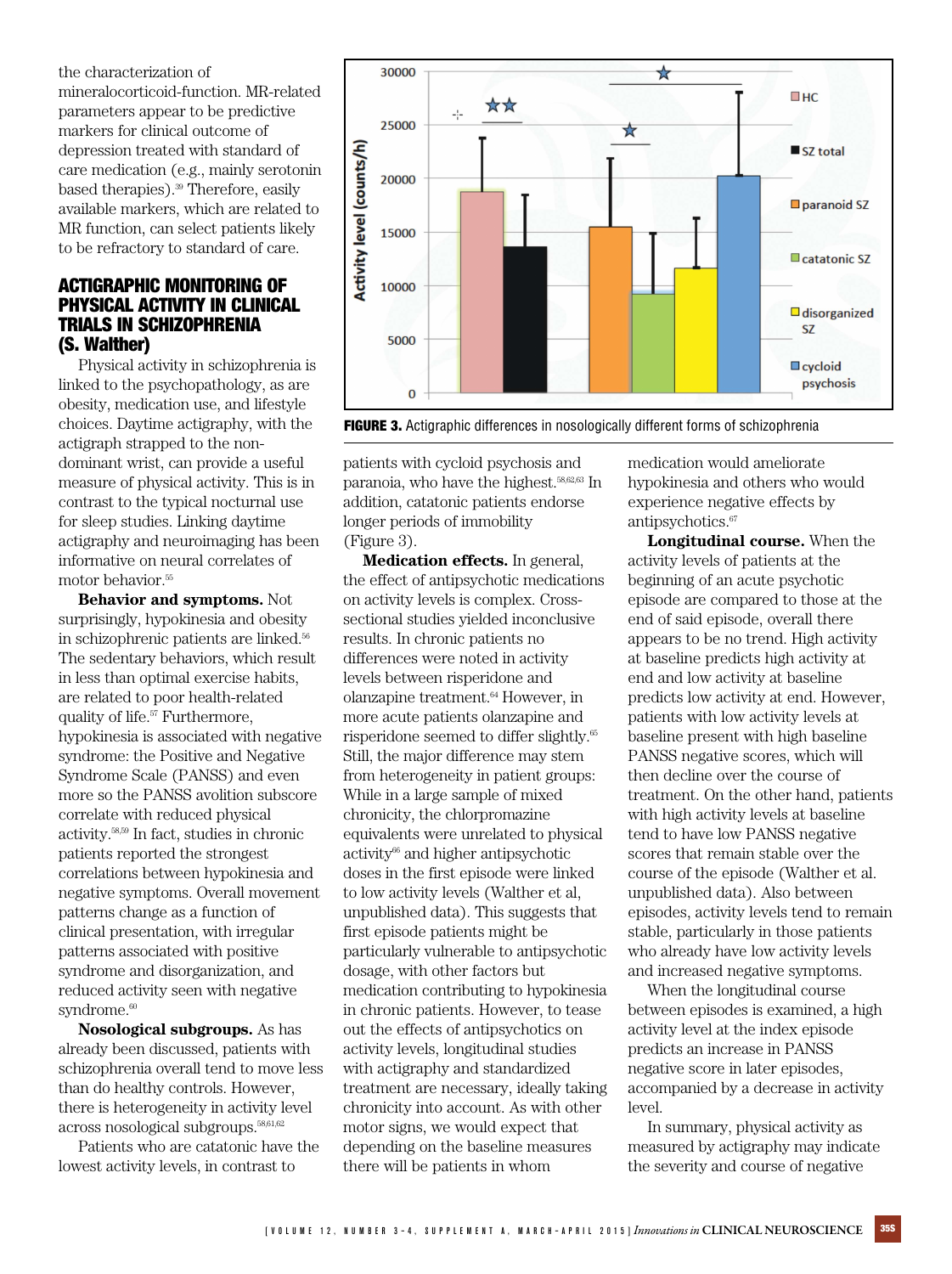symptoms, as well as lifestyle choices and nosological entities among patients with schizophrenia spectrum disorders. When considering the potential value of actigraphy in clinical trials of treatments for schizophrenia, a major benefit is that large, objective datasets allow for centralized analysis. The application of actigraphy is simple and well tolerated. The procedure also tolerates missing values reasonable well. The added value is in continuous recording of activity and circadian rhythms. This in combination with experience based sampling enables a focus on disease trajectories. Among the problems are that more details are needed, including prospective assessment of medication and occupational status. Furthermore, there is a need for additional patient self-report (which is not always reliable) and activity/sleep protocol.

The putative value of actigraphy in clinical trials lies in the ability to 1) identify subgroups (e.g., low/high physical activity, nosological subgroups); 2) monitor dimensions, such as negative syndrome and abnormal motor behavior; and 3) use as an outcome marker of physical activity, avolition, and quality of life. In addition, actigraphy could serve as a simple marker of target engagement, depending in the property of the compound of interest.

#### THE USE OF BIOMARKERS IN CLINICAL TRIALS OF SCHIZOPHRENIA (D. Goff)

Biomarkers traditionally reflect specific drug targets based on illness models or drug mechanisms, or they provide information about drug metabolism. While a drug's primary mechanism of action or its metabolism may be captured by relatively simple assays, illness models increasingly posit complex network dysregulation or impairment of plasticity. To represent these complex models may require much more sophisticated approaches than have been employed in the past. Potential roles for biomarkers in clinical trials includes establishing target engagement in order to guide dosing, measuring CNS

activity as a means of monitoring therapeutic response, and subtyping patients according to likelihood of response in order to enhance sensitivity for detecting drug effects and ultimately to guide a personalized medicine approach. Despite over a decade of research, very few commercial biomarkers are available for clinicians treating schizophrenia. Most characterize hepatic CYP 450 isoenzymes to predict drug metabolism. Others have been developed to predict therapeutic response to clozapine or risk for agranulocytosis or metabolic side effects, but these biomarkers remain of unclear clinical utility.

A major problem faced by investigators working with "big data" approaches to biomarker development, such genome-wide association studies (GWAS) and the "omics" (e.g., metabolomics, proteomics, methylomics) is the risk of false positive findings and a corresponding failure to replicate positive results. One example of an approach to overcome these concerns is the finding by Malholtra et al in which single nucleotide polymorphisms (SNPs) associated with antipsychotic weight gain in a GWAS discovery sample were then subjected to three replication cohorts before identifying a single SNP as a potential biomarker.<sup>68</sup> In another example of genetic biomarkers, Roffman et al followed up on a previous report of a relationship between low serum folate concentrations and negative symptoms<sup>69</sup> and demonstrated an association between negative symptoms and a gene that regulates activity of methylene tetrahydrofolate reductase (MTHFR), an enzyme required for folate to participate in methylation reactions.<sup>70</sup> In a subsequent placebo-controlled clinical trial, folate supplementation was without benefit in the full sample, but associated with significant improvement of negative symptoms when subjects were categorized according to the MTHFR genetic marker.<sup>71</sup> Subsequent investigation of genes involved in the folate pathway,

including absorption, metabolism (activation), and methylation function identified five genes that, when combined, better predict negative symptoms.<sup>72</sup> The five SNPS identified by Roffman and colleagues were subsequently demonstrated to predict response to folate supplementation in a larger replication trial.<sup>73</sup> While the focus increasingly is on GWAS and other "big data" approaches, this finding serves as a model of a hypothesis-driven approach to biomarker discovery. Using a different strategy, Zhang et al<sup>74</sup> examined 74 candidate genes in 279 subjects from the Clinical Antipsychotic Trials of Intervention Effectiveness study (CATIE) cohort using clozapine therapy as a proxy for treatment resistance. They then found that three BDNF SNPS were associated with this marker for treatment resistance, providing compelling evidence for BDNF genotype as a potential predictive biomarker.

Neuroimaging provides an increasingly important measure of brain structure or activity that may provide a more sensitive marker for target engagement and treatment impact on brain function than behavioral response. Most current work is examining functional MRI or PET as biomarkers;<sup>75,76</sup> however, imaging markers of brain structure may also provide information about treatment effects. In one example, Eack et al $^{77}$  monitored regional gray matter volume during a two-year study of cognitive enhancement therapy in participants with early stage schizophrenia and found significant effects suggestive of neuroprotection or enhancement of neuroplasticity. This effect was significant in the amygdala, fusiform gyrus, hippocampus and parahippocampal gyrus.

With the exception of CSF and imaging markers, most biomarkers under development are assays of components of peripheral blood. The value of peripheral measures remains debated, since it is unclear the degree to which many candidate markers reflect CNS status. Depending on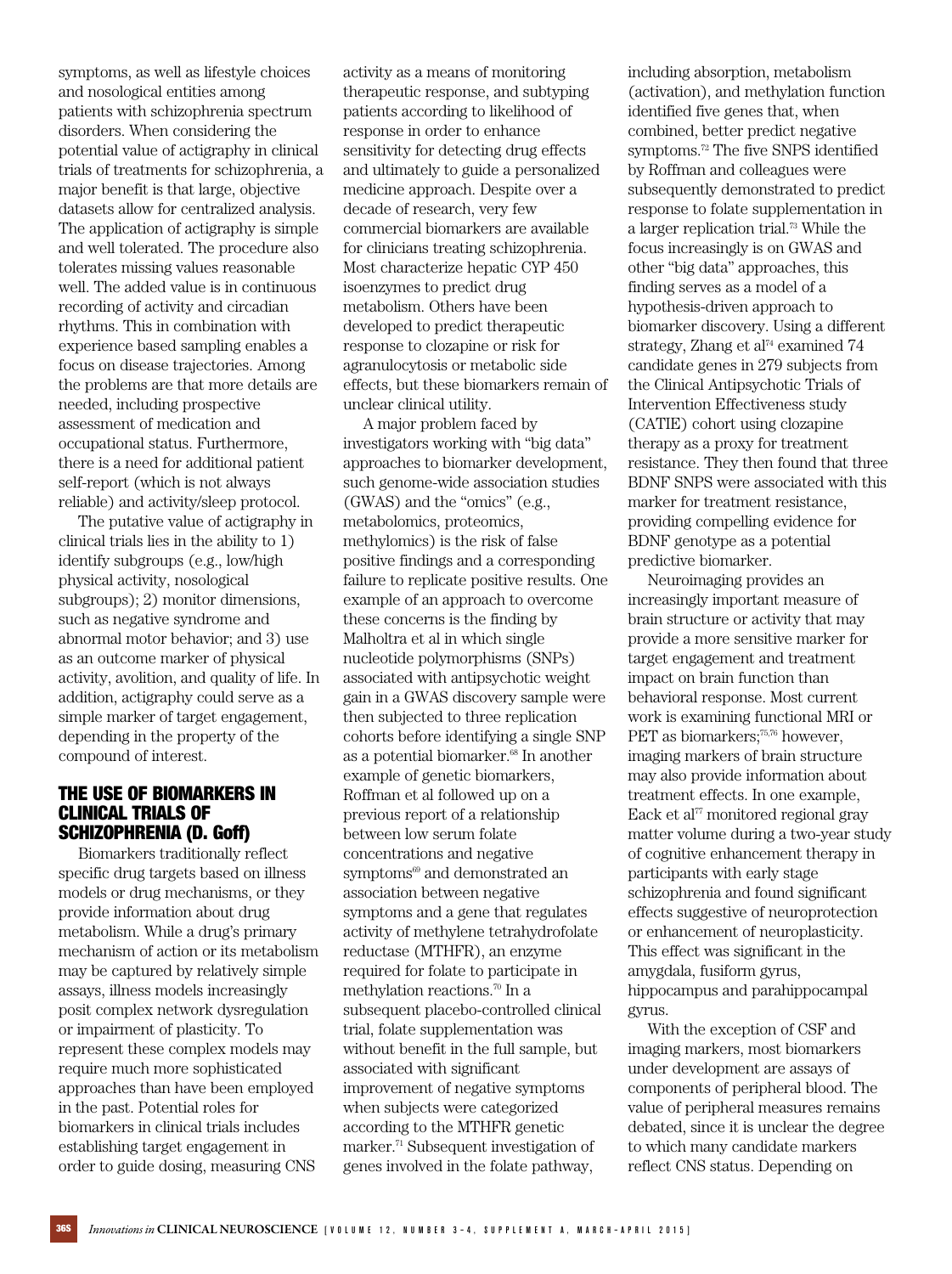several factors, some blood markers establish an equilibrium with CSF by readily crossing the blood brain barrier and are therefore more likely to be informative. Also, there is some "leakage" between blood and CSF of substances that are not usually considered as permeant, particularly under conditions of inflammation. BDNF is an example of a peripheral marker that has been reported to differ between patient samples and healthy controls and to predict treatment response, despite debate about whether the origins of peripheral BDNF are from CNS or peripheral sources, such as platelets. To address this issue, Pillai et al<sup>78</sup> measured peripheral and CSF BDNF concentrations and found a significant correlation coefficient of r=0.51. In general, demonstration of a significant relationship between peripheral and CNS concentrations or activity strengthens a claim for the potential utility of peripheral biomarker candidates. An additional argument for certain peripheral markers, such as lymphocytes or fibroblasts, is that they may mirror cells in the CNS. Several studies have reported strong associations between markers obtained from these peripheral cells and CNS. In one notable example, Mondelli et al<sup>79</sup> found that expression in lymphocytes of BDNF and the inflammatory cytokine, IL-6, accounted for 73 percent of the variance in left hippocampal volume in unmedicated patients with first episode psychosis. Salivary cortisol concentrations further increased the predictive value. While replication will be important, this study also illustrates the approach of sampling factors known to influence brain development and function, in this case inflammation, stress, and growth factors. Consistent with this model, Chan et al<sup>80</sup> recently reviewed 185 publications that reported 273 peripheral biomarkers in schizophrenia plus 7 multi-center studies that identified 137 blood biomarkers. The authors of this review similarly concluded that markers related to inflammation, cortisol and growth factors were most strongly implicated

in schizophrenia and were most promising as predictors of treatment response.

Additional strategies have recently shown promise for the identification of potential biomarkers. Employing a proteomics approach, Schwarz et al<sup>81</sup> screened 181 proteins in blood from 250 medication-naïve first episode psychosis subjects compared to healthy controls. They found that a combination of 34 analytes correctly identified 75% of cases: these analytes primarily represented inflammatory, hormonal, metabolic, and neurotrophic factors. Aberg et al<sup>82</sup> examined epigenetic factors by performing a methylome-wide association study in 759 individuals with schizophrenia and in matched healthy controls. They examined 68 million methylation sites per subject and performed an independent replication. Methylation signals that differentiated patients from controls were found in networks associated with neuronal differentiation of DA cells, hypoxia, inflammation and reelin.

In summary, traditional approaches to biomarkers have found little clinical application in schizophrenia. Recent advances in PET ligands and fMRI may facilitate early drug development. "Big data" is driving more complex models of illness and identifying networks of potential novel biomarkers. While peripheral biomarkers are of less certain validity in reflecting the CNS due to the blood brain barrier, several approaches have produced promising results. New biomarkers based on inflammation, stress, and neurodevelopmental factors may be of particular value for drug development in prodrome and early stages of the illness.

A combination of peripheral markers may therefore support the proper diagnosis of schizophrenia and provide the basis of a more biologically homogeneous patient selection. The outcome of clinical trials would be dramatically de-risked on the basis of a lesser biological variability of the enrolled subjects.

#### **CONCLUSION**

Biomarkers can be utilized for a variety of purposes in different contexts. The understanding of the conceptual differentiation between these different modes is one important obstacle for their use. An overview is provided in Table 1.5–8

The main objective of the utilization of biomarkers in the current context is firstly, a means to identify the right patient (i.e., to define differential markers to classify patients into biomarker positive and biomarker negative groups for patient stratification, and finally, selection). These potentially predictive markers may or may not change with treatment (in contrast to hypothetical surrogate markers, which is expected to change with clinical improvement). We saw that predictive markers can be genetic, physiological or biochemical markers as well as markers of a clinically defined subgroup. Accomplishing such a goal will necessitate careful pilot work and then hypothesis testing in definitive trials to demonstrate and replicate differential efficacy. Biomarkers demonstrated to be useful may be permitted into labeling, provided that practical methods are available for identifying relevant patient subgroups. Future biomarkers may permit the sub-grouping of heterogeneous populations into responsive and non-responsive subtypes. The definition of a patient population on the basis of biological criteria would at the same time overcome the diagnostic uncertainty, which many trials may face, as "professional" patients may try to get enrolled.

The second objective, pointing to the issue of the right dose, is the question of target engagement. Functional markers for nearly any CNS active compound can be derived from its mechanism of action and independent of any assumptions of disease biology. These can be assessed shortly after the beginning of drug administration and have their value as necessary markers for response and may support the prediction of long term outcome. These markers could in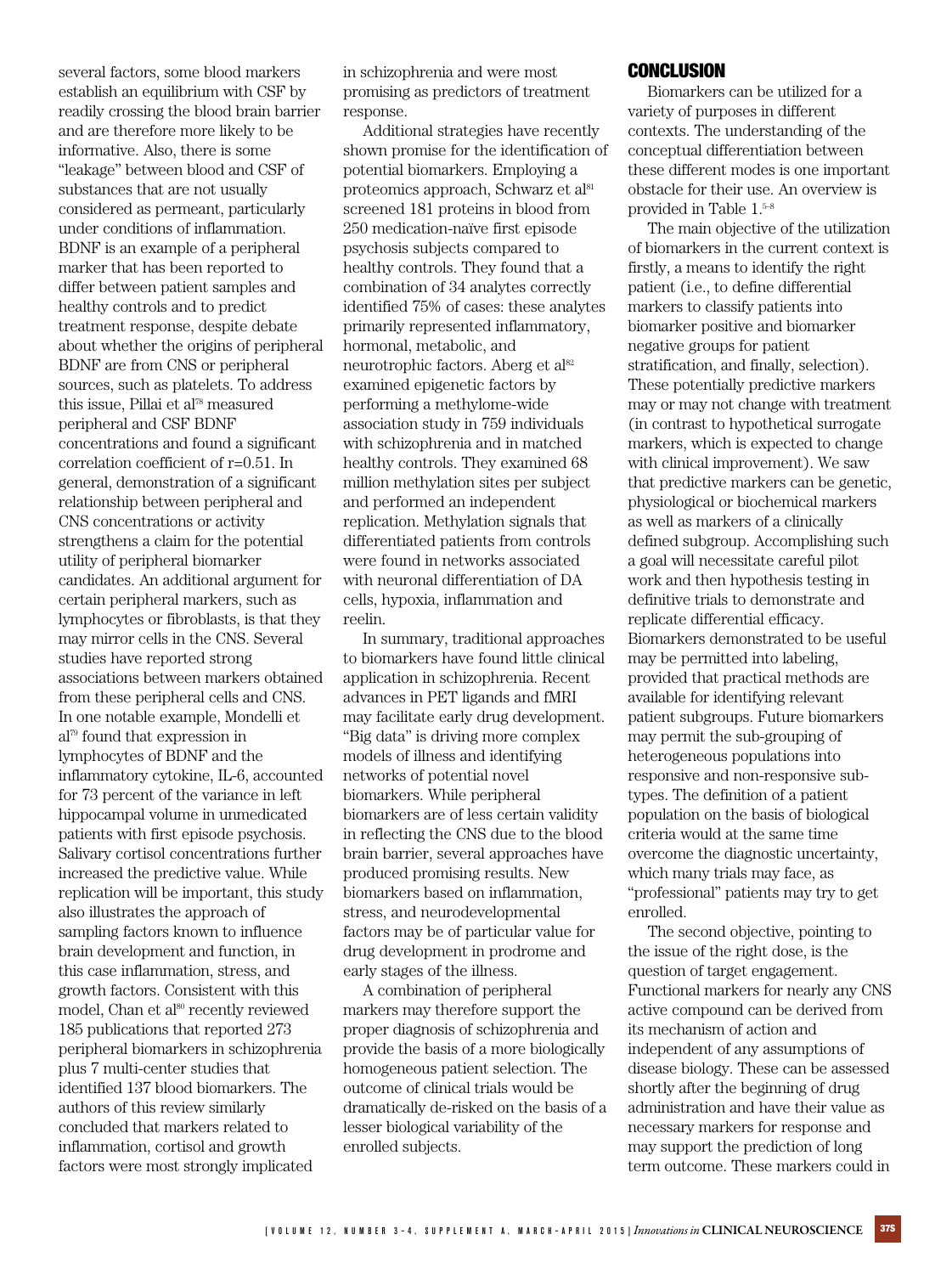addition be of interest for the individualized titration in a given subject.

There are several important aspects, which have to be stressed for the success of this path. One is that the technical validity for a marker has to be convincingly demonstrated before its use. This is given for the examples in this overview. The clinical and regulatory validity comes out of the demonstration that biomarker positive and biomarker negative subgroups behave differently with regard to the treatment outcome *with a specific compound*. As long as this differentiation was pre-specified it can be utilized for regulatory purposes. This is a path to personalized medicine, which is technically feasible and necessary for the success of CNS drug development in the future. With this focused approach the goal of developing new compounds, which are superior to standard of care, can and must be achieved.

# ACKNOWLEDGMENTS

The authors would like to thank Rolando Gutierrez-Esteinou and Kevin Craig, both at Covance, for their helpful comments.

## REFERENCES

- 1. Hurko O, Ryan JL. Translational research in central nervous system drug discovery. *NeuroRx.* 2005;2:671–682.
- 2. Cook D, Brown D, Alexander R, et al. Lessons learned from the fate of AstraZeneca's drug pipeline: a fivedimensional framework. *Nat Rev Drug Discov.* 2014;13:419–431.
- 3. Miresco MJ, Kirmayer LJ. The persistence of mind-brain dualism in psychiatric reasoning about clinical scenarios. *Am J Psychiatry.* 2006;63:913–918.
- 4. Biomarkers Definitions Working G. Biomarkers and surrogate endpoints: preferred definitions and conceptual framework. *Clin Pharmacol Therapeut.* 2001;69:89–95.
- 5. Binder EB, Salyakina D, Lichtner P, et al. Polymorphisms in FKBP5 are associated with increased recurrence of depressive episodes and rapid

response to antidepressant treatment. *Nat Genet.* 2004;36:1319–1325.

- 6. Horstmann S, Lucae S, Menke A, et al. Polymorphisms in GRIK4, HTR2A, and FKBP5 show interactive effects in predicting remission to antidepressant treatment. *Neuropsychopharmacology.* 2010;35:727–740.
- 7. Baghai TC, Binder EB, Schule C, et al. Polymorphisms in the angiotensin-converting enzyme gene are associated with unipolar depression, ACE activity and hypercortisolism. *Mol Psychiatry.* 2006;11:1003–1015.
- 8. Murck H, Nickel T, Künzel H, et al. State markers of depression in sleep EEG: dependency on drug and gender in patients treated with tianeptine or paroxetine. *Neuropsychopharmacology.* 2003;28(2):348–358.
- 9. Yuste R, Church GM. The new century of the brain. *Scientific American.* 2014;310:38–45.
- 10. Baumeister H, Parker G. Metareview of depressive subtyping models. *J Affect Disord.* 2012;139:126–140.
- 11. Penninx BW, Beekman AT, Smit JH, et al. The Netherlands Study of Depression and Anxiety (NESDA): rationale, objectives and methods. *Int J Methods Psychiatr Res.* 2008;17:121–140.
- 12. Lamers F, de Jonge P, Nolen WA, et al. Identifying depressive subtypes in a large cohort study: results from the Netherlands Study of Depression and Anxiety (NESDA). *J Clin Psychiatry.* 2010;71:1582–1589.
- 13. Stetler C, Miller GE. Depression and hypothalamic-pituitary-adrenal activation: a quantitative summary of four decades of research. *Psychosom Med.* 2011;73:114–126.
- 14. Amsterdam JD, Lucki I, Winokur A. The ACTH stimulation test in depression. *Psychiatr Med.* 1985;3:91–100.
- 15. Sher L, Oquendo MA, Burke AK, et al. Combined dexamethasone suppression-corticotrophin-releasing hormone stimulation test in medication-free major depression

and healthy volunteers. *J Affect Disord.* 2013;151:1108–1112.

- 16. Howren MB, Lamkin DM, Suls J. Associations of depression with Creactive protein, IL-1, and IL-6: a meta-analysis. *Psychosom Med.* 2009;71:171–186.
- 17. Dowlati Y, Herrmann N, Swardfager W, et al. A meta-analysis of cytokines in major depression. *Biol Psychiatry.* 2010;67:446–457.
- 18. Hiles SA, Baker AL, de Malmanche T, Attia J. A meta-analysis of differences in IL-6 and IL-10 between people with and without depression: exploring the causes of heterogeneity. *Brain Behav Immun.* 2012;26:1180–1188.
- 19. Vreeburg SA, Kruijtzer BP, van Pelt J, et al. Associations between sociodemographic, sampling and health factors and various salivary cortisol indicators in a large sample without psychopathology. *Psychoneuroendocrinology.* 2009;34:1109–1120.
- 20. Lamers F, Vogelzangs N, Merikangas KR, et al. Evidence for a differential role of HPA-axis function, inflammation and metabolic syndrome in melancholic versus atypical depression. *Mol Psychiatry.* 2013;18:692–699.
- 21. Vogelzangs N, Duivis HE, Beekman AT, et al. Association of depressive disorders, depression characteristics and antidepressant medication with inflammation. *Transl Psychiatry.* 2012;2:e79.
- 22. Penninx BW, Milaneschi Y, Lamers F, Vogelzangs N. Understanding the somatic consequences of depression: biological mechanisms and the role of depression symptom profile. *BMC Med.* 2013;11:129.
- 23. Raison CL, Rutherford RE, Woolwine BJ, et al. A randomized controlled trial of the tumor necrosis factor antagonist infliximab for treatmentresistant depression: the role of baseline inflammatory biomarkers. *JAMA Psychiatry.* 2013;70:31–41.
- 24. Na KS, Lee KJ, Lee JS, et al. Efficacy of adjunctive celecoxib treatment for patients with major depressive disorder: a meta-analysis. *Prog Neuropsychopharmacol Biol*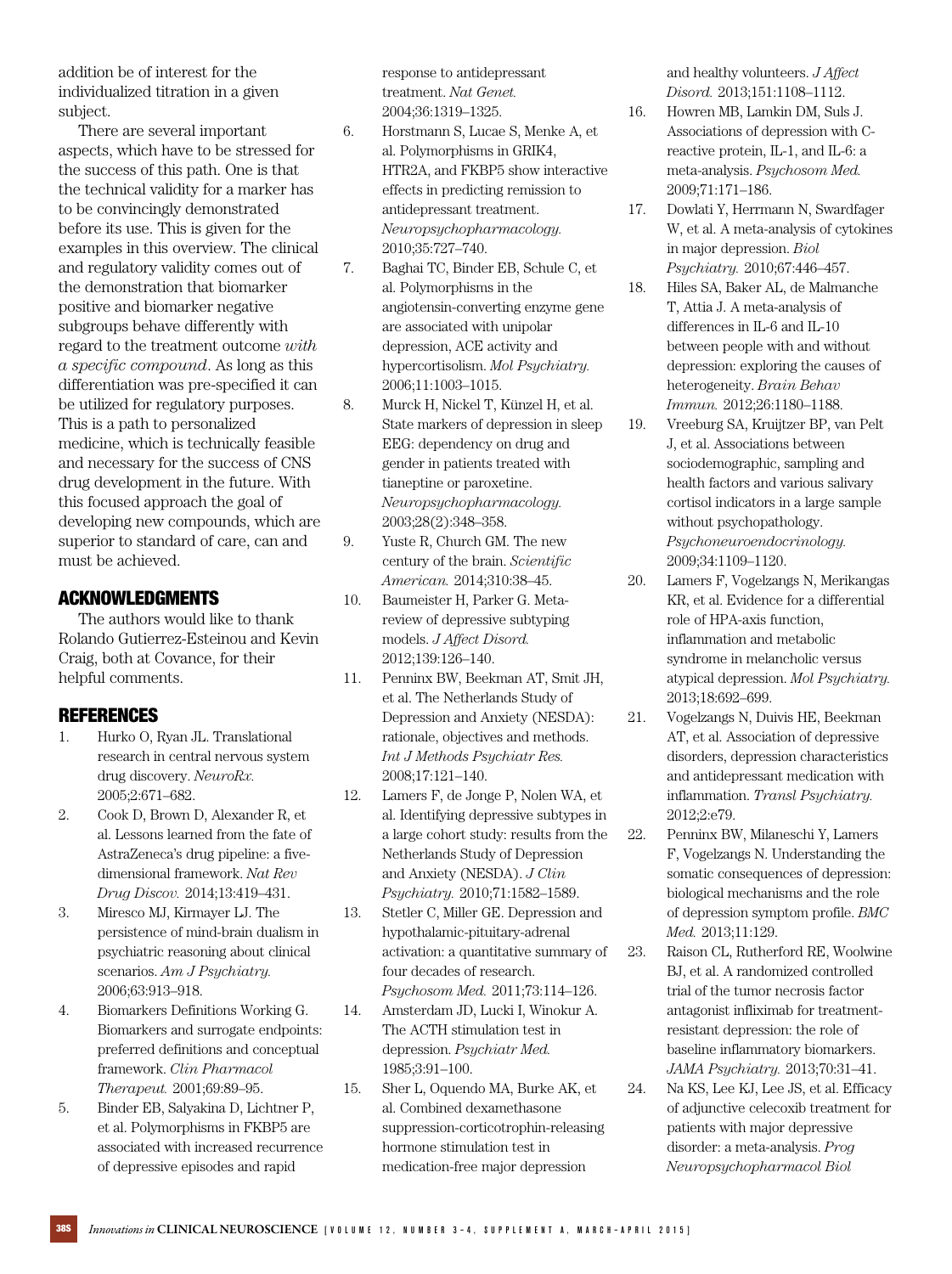*Psychiatry.* 2014;48:79–85.

- 25. Sano A, Picard RW. Toward a taxonomy of autonomic sleep patterns with electrodermal activity. *Conf Proc IEEE Eng Med Biol Soc.* 2011;777–780.
- 26. Mangina CA, Beuzeron-Mangina JH. Direct electrical stimulation of specific human brain structures and bilateral electrodermal activity. *Int J Psychophysiol.* 1996;22:1–8.
- 27. Lanteaume L, Khalfa S, Regis J, et al. Emotion induction after direct intracerebral stimulations of human amygdala. *Cereb Cortex.* 2007;17:1307–1313.
- 28. Juranek J, Filipek PA, Berenji GR, et al. Association between amygdala volume and anxiety level: magnetic resonance imaging (MRI) study in autistic children. *J Child Neurol.* 2006;21:1051–1058.
- 29. Monk CS, Telzer EH, Mogg K, et al. Amygdala and ventrolateral prefrontal cortex activation to masked angry faces in children and adolescents with generalized anxiety disorder. *Arch Gen Psychiatry.* 2008;65:568–576.
- 30. Ward NG, Doerr HO, Storrie MC. Skin conductance: a potentially sensitive test for depression. *Psychiatry Res.* 1983;10:295–302.
- 31. Venables PH. The Emanuel Miller memorial lecture 1987. Childhood markers for adult disorders. *J Child Psychol Psychiatry.* 1989;30(3):347–364.
- 32. Boucsein W. *Electrodermal Activity, Second Edition.* New-York: Springer-Verlag; 2012.
- 33. Venables PH. *Some Problems and Controversies in the Psychophysiological Investigation of Schizophrenia.* London: A. Gale & J A Edwards; 1983.
- 34. Schildkraut JJ. The catecholamine hypothesis of affective disorders: a review of supporting evidence. *Am J Psychiatry.* 1965;122:509–522.
- 35. Coppen A. The biochemistry of affective disorders. *Br J Psychiatry.* 1967;113:1237–1264.
- 36. Murck H. Ketamine, magnesium and major depression—from pharmacology to pathophysiology and back. *J Psychiatr Res.*

2013;47:955–965.

- 37. Holsboer F. Psychiatric implications of altered limbic-hypothalamicpituitary-adrenocortical activity. *Eur Arch Psychiatry Neurol Sci.* 1989;238:302–322.
- 38. Coppen A. Electrolytes and mental illness. *Proc Annu Meet Am Psychopathol Assoc*. 1969;58:397–409.
- 39. Murck H, Schussler P, Steiger A. Renin-angiotensin-aldosterone system: the forgotten stress hormone system: relationship to depression and sleep. *Pharmacopsychiatry.* 2012;45:83–95.
- 40. Selye H. Endocrine reactions during stress. *Curr Res Anesth Analg.* 1956;35:182–193.
- 41. Lopez JF, Chalmers DT, Little KY, Watson SJ. A.E. Bennett Research Award. Regulation of serotonin1A, glucocorticoid, and mineralocorticoid receptor in rat and human hippocampus: implications for the neurobiology of depression. *Biol Psychiatry.* 1998;43:547–573.
- 42. Brady LS, Gold PW, Herkenham M, et al. The antidepressants fluoxetine, idazoxan and phenelzine alter corticotropin-releasing hormone and tyrosine hydroxylase mRNA levels in rat brain: therapeutic implications. *Brain Res.* 1992;572:117–125.
- 43. Murck H, Held K, Ziegenbein M, et al. The renin-angiotensinaldosterone system in patients with depression compared to controls--a sleep endocrine study. *BMC Psychiatry.* 2003;3:15.
- 44. Emanuele E, Geroldi D, Minoretti P, et al. Increased plasma aldosterone in patients with clinical depression. *Arch Med Res.* 2005;36:544–548.
- 45. Hafner S, Baumert J, Emeny RT, et al. Hypertension and depressed symptomatology: a cluster related to the activation of the reninangiotensin-aldosterone system (RAAS). Findings from population based KORA F4 study. *Psychoneuroendocrinology*. 2013;38(10):2065–2074.
- 46. Bondy B, Baghai TC, Zill P, et al. Genetic variants in the angiotensin Iconverting-enzyme (ACE) and

angiotensin II receptor (AT1) gene and clinical outcome in depression. *Prog Neuropsychopharmacol Biol Psychiatry.* 2005;29:1094–1099.

- 47. Hlavacova N, Wes PD, Ondrejcakova M, et al. Subchronic treatment with aldosterone induces depression-like behaviours and gene expression changes relevant to major depressive disorder. *Int J Neuropsychopharmacol.* 2012;15:247–265.
- 48. Gomez-Sanchez EP. Mineralocorticoid receptors in the brain and cardiovascular regulation: minority rule? *Trends Endocrinol Metab.* 2011;22:179–187.
- 49. Steiger A, Rupprecht R, Spengler D, et al. Functional properties of deoxycorticosterone and spironolactone: molecular characterization and effects on sleep-endocrine activity. *J Psychiatr Res.* 1993;27:275–284.
- 50. Born J, De Kloet ER, Wenz H, et al. Gluco- and antimineralocorticoid effects on human sleep: a role of central corticosteroid receptors. *Am J Physiol.* 1991;260:E183–E188.
- 51. Buettner M, Jezova D, Konrad C, et al. Central and peripheral mineralocorticoid receptor function and its impact on the course of depression. *Biol Psychiatry.* 2014; 75:114S.
- 52. Juruena MF, Pariante CM, Papadopoulos AS, et al. The role of mineralocorticoid receptor function in treatment-resistant depression. *J Psychopharmacol.* 2013;27:1169–1179.
- 53. Wang M, Hammarback S, Lindhe BA, Backstrom T. Treatment of premenstrual syndrome by spironolactone: a double-blind, placebo-controlled study. *Acta Obstet Gynecol Scand.* 1995;74:803–808.
- 54. Yonkers KA, Brown C, Pearlstein TB, et al. Efficacy of a new low-dose oral contraceptive with drospirenone in premenstrual dysphoric disorder. *Obstet Gynecol.* 2005;106:492–501.
- 55. Walther S, Strik W. Motor symptoms and schizophrenia. *Neuropsychobiology.* 2012;66:77–92.